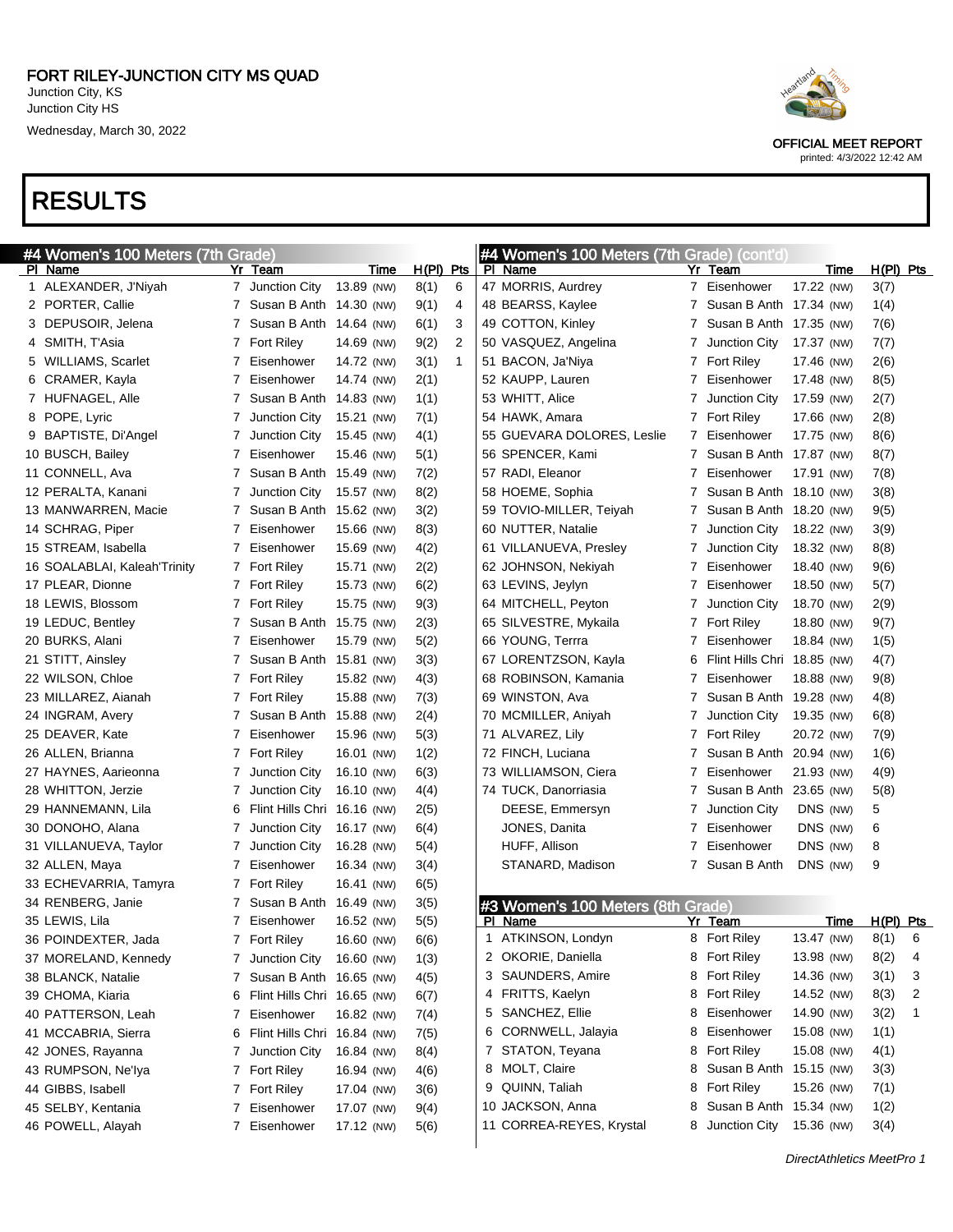



OFFICIAL MEET REPORT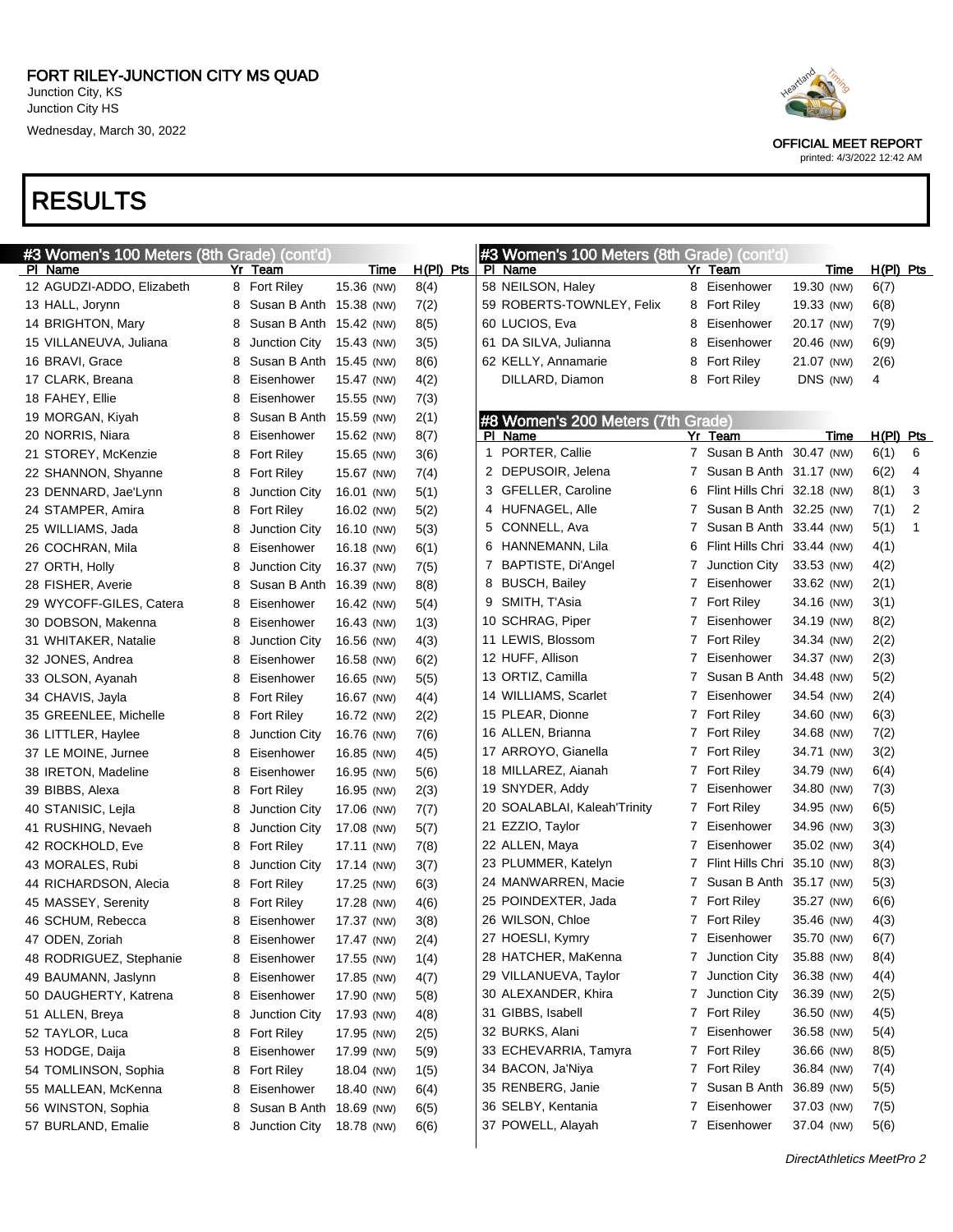| #8 Women's 200 Meters (7th Grade) (cont'd)   |                |                               |             |             | #7 Women's 200 Meters (8th Grade) (cont'd) |   |                         |                        |             |
|----------------------------------------------|----------------|-------------------------------|-------------|-------------|--------------------------------------------|---|-------------------------|------------------------|-------------|
| PI Name                                      |                | Yr Team                       | Time        | $H(PI)$ Pts | PI Name                                    |   | Yr Team                 | Time                   | $H(PI)$ Pts |
| 38 MCCABRIA, Sierra                          |                | 6 Flint Hills Chri 37.39 (NW) |             | 3(5)        | 15 STATON, Teyana                          |   | 8 Fort Riley            | 33.28 (NW)             | 1(1)        |
| 39 DAVIS, Brynlei                            | 7              | Eisenhower                    | 37.50 (NW)  | 8(6)        | 16 ADAMSON, Paeton                         | 8 | Junction City           | 33.43 (NW)             | 7(7)        |
| 40 RUMPSON, Ne'lya                           |                | 7 Fort Riley                  | 37.52 (NW)  | 1(1)        | 17 BRAVI, Grace                            | 8 | Susan B Anth 33.58 (NW) |                        | 2(3)        |
| 41 DONOHO, Alana                             | 7              | Junction City                 | 37.75 (NW)  | 4(6)        | 18 QUINN, Taliah                           | 8 | <b>Fort Riley</b>       | 33.61 (NW)             | 6(4)        |
| 42 WHITTON, Jerzie                           | $\overline{7}$ | Junction City                 | 37.84 (NW)  | 4(7)        | 19 STOREY, McKenzie                        | 8 | <b>Fort Riley</b>       | 33.69 (NW)             | 3(2)        |
| 43 HERRING, Ka'Ori                           | $\mathbf{7}$   | Junction City                 | 38.02 (NW)  | 4(8)        | 20 SHANNON, Shyanne                        | 8 | <b>Fort Riley</b>       | 33.75 (NW)             | 3(3)        |
| 44 BLANCK, Natalie                           | 7              | Susan B Anth                  | 38.09 (NW)  | 2(6)        | 21 NORRIS, Niara                           | 8 | Eisenhower              | 33.90 (NW)             | 7(8)        |
| 45 PATTERSON, Leah                           | 7              | Eisenhower                    | 38.24 (NW)  | 3(6)        | 22 ORTH, Holly                             | 8 | Junction City           | 34.33 (NW)             | 5(2)        |
| 46 JONES, Danita                             | 7              | Eisenhower                    | 38.30 (NW)  | 7(6)        | 23 YOXALL, Alyse                           | 8 | Susan B Anth 34.33 (NW) |                        | 5(3)        |
| 47 CHAVIS, Amaya                             |                | 7 Fort Riley                  | 38.32 (NW)  | 7(7)        | 24 GREENLEE, Michelle                      | 8 | <b>Fort Riley</b>       | 34.40 (NW)             | 4(2)        |
| 48 MULLINS, Sarah                            |                | 7 Fort Riley                  | 38.37 (NW)  | 3(7)        | 25 ESTEP, Natilie                          | 8 | <b>Fort Riley</b>       | 34.67 (NW)             | 4(3)        |
| 49 TOVIO-MILLER, Teiyah                      | $\overline{7}$ | Susan B Anth                  | 38.90 (NW)  | 5(7)        | 26 STAMPER, Amira                          | 8 | <b>Fort Riley</b>       | 34.99 (NW)             | 2(4)        |
| 50 SPENCER, Kami                             | 7              | Susan B Anth 38.92 (NW)       |             | 6(8)        | 27 WHITAKER, Natalie                       | 8 | Junction City           | 35.22 (NW)             | 4(4)        |
| 51 CAYCEDO, Haley                            | 7              | Susan B Anth                  | 38.97 (NW)  | 5(8)        | 28 TWITTY, Elaina                          | 8 | <b>Fort Riley</b>       | 35.29 (NW)             | 6(5)        |
| 52 NOWLAND, Britney                          | 7              | Eisenhower                    | 39.26 (NW)  | 1(2)        | 29 CLARK, Breana                           | 8 | Eisenhower              | 35.48 (NW)             | 2(5)        |
| 53 INFANTE, Liliana                          | 7              | <b>Junction City</b>          | 39.55 (NW)  | 3(8)        | 30 BACHMAN, Rylie                          | 8 | Susan B Anth 35.66 (NW) |                        | 4(5)        |
| 54 RADI, Eleanor                             | 7              | Eisenhower                    | 40.00 (NW)  | 1(3)        | 31 COCHRAN, Mila                           | 8 | Eisenhower              | 35.99 (NW)             | 3(4)        |
| 55 HAWK, Amara                               |                | 7 Fort Riley                  | 40.04 (NW)  | 5(9)        | 32 ZAVALA, Adrian                          | 8 | Susan B Anth 36.31 (NW) |                        | 4(6)        |
| 56 GUEVARA DOLORES, Leslie                   | 7              | Eisenhower                    | 40.96 (NW)  | 2(7)        | 33 ROCKHOLD, Eve                           | 8 | <b>Fort Riley</b>       | 36.35 (NW)             | 6(6)        |
| 57 MITCHELL, Peyton                          | $\mathbf{7}$   | Junction City                 | 41.63 (NW)  | 8(7)        | 34 RUSHING, Nevaeh                         | 8 | Junction City           | 36.53 (NW)             | 1(2)        |
| 58 JOHNSON, Nekiyah                          | 7              | Eisenhower                    | 42.45 (NW)  | 7(8)        | 35 LITTLER, Haylee                         | 8 | Junction City           | 36.67 (NW)             | 3(5)        |
| 59 SILVESTRE, Mykaila                        |                | 7 Fort Riley                  | 43.25 (NW)  | 8(8)        | 36 CHAVIS, Jayla                           | 8 | <b>Fort Riley</b>       | 36.75 (NW)             | 4(7)        |
| 60 ERP, Eden                                 | 7              | Flint Hills Chri 45.66 (NW)   |             | 1(4)        | 37 MALMQUIST, Hannah                       | 8 | Susan B Anth 36.86 (NW) |                        | 4(8)        |
| 61 ALVAREZ, Lily                             | $\overline{7}$ | <b>Fort Riley</b>             | 48.62 (NW)  | 6(9)        | 38 BIBBS, Alexa                            | 8 | <b>Fort Riley</b>       | 36.89 (NW)             | 3(6)        |
| KAUPP, Lauren                                | 7              | Eisenhower                    | DNS (NW)    | 1           | 39 MASSEY, Serenity                        | 8 | <b>Fort Riley</b>       | 36.90 (NW)             | 1(3)        |
| ALEXANDER, J'Niyah                           | 7              | <b>Junction City</b>          | DNS (NW)    | 3           | 40 RODRIGUEZ, Stephanie                    | 8 | Eisenhower              | 37.25 (NW)             | 5(4)        |
| PERALTA, Kanani                              | 7              | <b>Junction City</b>          | DNS (NW)    | 4           | 41 KELLHOFER, Izabelle                     | 8 | <b>Fort Riley</b>       | 37.83 (NW)             | 6(7)        |
| POPE, Lyric                                  | 7              | <b>Junction City</b>          | DNS (NW)    | 7           | 42 METCALF, Angelica                       | 8 | <b>Fort Riley</b>       | 37.83 (NW)             | 6(8)        |
| <b>BOLAND, Grace</b>                         |                | 7 Junction City               | DNS (NW)    | 8           | 43 TAYLOR, Luca                            | 8 | <b>Fort Riley</b>       | 37.89 (NW)             | 4(9)        |
|                                              |                |                               |             |             | 44 DILLARD, Diamon                         | 8 | <b>Fort Riley</b>       | 38.01 (NW)             | 3(7)        |
|                                              |                |                               |             |             | 45 RICHARDSON, Alecia                      | 8 | <b>Fort Riley</b>       | 38.13 (NW)             | 5(5)        |
| #7 Women's 200 Meters (8th Grade)<br>PI Name |                | Yr Team                       | <b>Time</b> | $H(PI)$ Pts | 46 SCHUM, Rebecca                          | 8 | Eisenhower              | 39.50 (NW)             | 1(4)        |
| 1 ATKINSON, Londyn                           |                | 8 Fort Riley                  | 27.22 (NW)  | 7(1)<br>6   | 47 TOMLINSON, Sophia                       | 8 | <b>Fort Riley</b>       | 39.60 (NW)             | 1(5)        |
| 2 OKORIE, Daniella                           | 8              | <b>Fort Riley</b>             | 29.68 (NW)  | 7(2)<br>4   | 48 ROBERTS-TOWNLEY, Felix                  | 8 | <b>Fort Riley</b>       | 40.74 (NW)             | 5(6)        |
| 3 HILGERS, Janie                             | 8              | Susan B Anth                  | 30.81 (NW)  | 7(3)<br>3   | 49 WINSTON, Sophia                         | 8 | Susan B Anth 41.55 (NW) |                        | 5(7)        |
| 4 FRITTS, Kaelyn                             | 8              | Fort Riley                    | 30.93 (NW)  | 7(4)<br>2   | 50 HODGE, Daija                            |   | 8 Eisenhower 42.96 (NW) |                        | 2(6)        |
| 5 SAUNDERS, Amire                            |                | 8 Fort Riley                  | 31.55 (NW)  | 2(1)<br>1   |                                            |   |                         |                        |             |
| 6 JACKSON, Anna                              | 8              | Susan B Anth 32.33 (NW)       |             | 6(1)        | 51 KELLY, Annamarie<br>BAUMANN, Jaslynn    | 8 | <b>Fort Riley</b>       | 47.85 (NW)<br>DNS (NW) | 3(8)        |
| 7 MCNABB, Sloan                              | 8              | Susan B Anth 32.58 (NW)       |             | 6(2)        |                                            | 8 | Eisenhower              |                        | 1           |
| 8 BRIGHTON, Mary                             | 8              | Susan B Anth 32.64 (NW)       |             | 6(3)        | CORREA-REYES, Krystal                      | 8 | Junction City           | DNS (NW)               | 2           |
| 9 MOLT, Claire                               |                | Susan B Anth 32.66 (NW)       |             |             | WILLIAMS, Jada                             | 8 | Junction City           | DNS (NW)               | 2           |
| 10 FAHEY, Ellie                              | 8<br>8         | Eisenhower                    | 32.95 (NW)  | 2(2)        | JONES, Andrea                              | 8 | Eisenhower              | DNS (NW)               | 3           |
| 11 MORGAN, Kiyah                             |                | Susan B Anth                  | 33.00 (NW)  | 7(5)        | <b>BURLAND, Emalie</b>                     | 8 | Junction City           | DNS (NW)               | 5           |
|                                              | 8              | Eisenhower                    |             | 5(1)        | TATE, Ale'sha                              | 8 | Eisenhower              | DNS (NW)               | 5           |
| 12 HUNCOVSKY, Lakyn                          | 8              |                               | 33.12 (NW)  | 7(6)        | HALL, Jorynn                               | 8 | Susan B Anth            | DNS (NW)               | 6           |
| 13 SLIFER, Alayna                            | 8              | Susan B Anth                  | 33.14 (NW)  | 4(1)        |                                            |   |                         |                        |             |
| 14 CORNWELL, Jalayia                         |                | 8 Eisenhower                  | 33.27 (NW)  | 3(1)        |                                            |   |                         |                        |             |

OFFICIAL MEET REPORT printed: 4/3/2022 12:42 AM

DirectAthletics MeetPro 3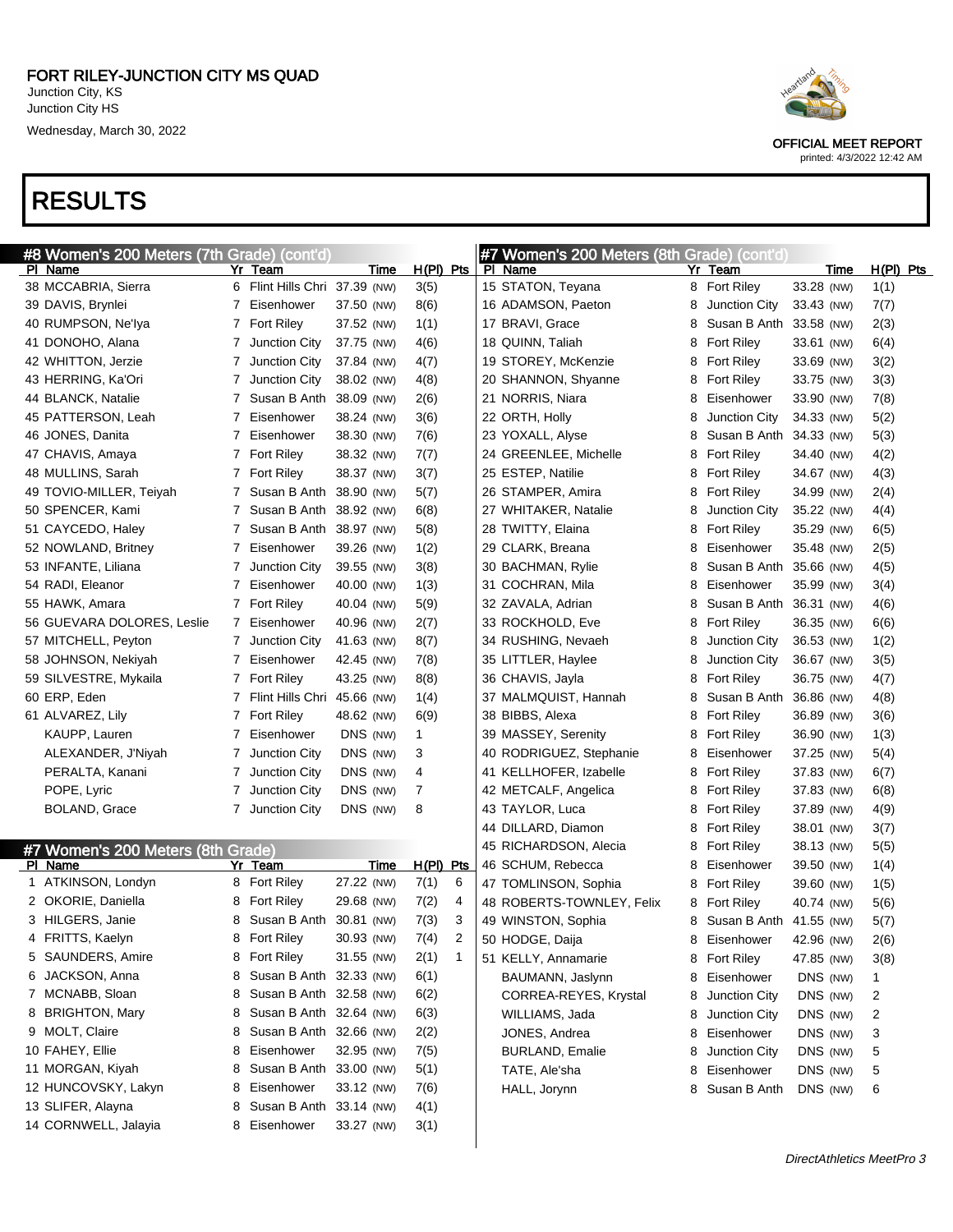## RESULTS

| #11 Women's 400 Meters (7th Grade) |   |                    |             |             |                |    | #12 Women's 400 Meters (8th Grade) (cont'd) |                |                   |            |             |   |
|------------------------------------|---|--------------------|-------------|-------------|----------------|----|---------------------------------------------|----------------|-------------------|------------|-------------|---|
| PI Name                            |   | Yr Team            | Time        | H(PI) Pts   |                |    | PI Name                                     |                | Yr Team           | Time       | $H(PI)$ Pts |   |
| 1 GFELLER, Caroline                |   | 6 Flint Hills Chri | 1:13.66     | 5(1)        | 6              |    | 6 FAHEY, Ellie                              | 8              | Eisenhower        | 1:17.19    | 4(5)        |   |
| 2 WILLIAMS, Scarlet                |   | 7 Eisenhower       | 1:17.69     | 5(2)        | 4              |    | 7 JACKSON, Anna                             | 8              | Susan B Anth      | 1:17.21    | 1(2)        |   |
| 3 ORTIZ, Camilla                   |   | 7 Susan B Anth     | 1:19.05     | 4(1)        | 3              |    | 8 HILGERS, Janie                            | 8              | Susan B Anth      | 1:17.79    | 2(1)        |   |
| 4 EZZIO, Taylor                    |   | 7 Eisenhower       | 1:21.20     | 1(1)        | $\overline{2}$ |    | 9 OKORIE, Daniella                          | 8              | <b>Fort Riley</b> | 1:18.30    | 4(6)        |   |
| 5 SOALABLAI, Kaleah'Trinity        |   | 7 Fort Riley       | 1:21.49     | 2(1)        | $\mathbf{1}$   |    | 10 HUNCOVSKY, Lakyn                         | 8              | Eisenhower        | 1:19.30    | 4(7)        |   |
| 6 WILSON, Chloe                    |   | 7 Fort Riley       | 1:22.10     | 5(3)        |                |    | 11 SAUNDERS, Amire                          | 8              | <b>Fort Riley</b> | 1:19.80    | 1(3)        |   |
| 7 LARREA, Michelle                 | 7 | Junction City      | 1:22.34     | 5(4)        |                |    | 12 GOERING, Caris                           | 8              | Susan B Anth      | 1:19.92    | 2(2)        |   |
| 8 CRAMER, Kayla                    | 7 | Eisenhower         | 1:22.54     | 3(1)        |                |    | 13 CORNWELL, Jalayia                        | 8              | Eisenhower        | 1:21.91    | 3(1)        |   |
| 9 LEWIS, Blossom                   |   | 7 Fort Riley       | 1:22.72     | 3(2)        |                |    | 14 ESTEP, Natilie                           | 8              | <b>Fort Riley</b> | 1:23.50    | 2(3)        |   |
| 10 MILLAREZ, Aianah                |   | 7 Fort Riley       | 1:23.09     | 4(2)        |                |    | 15 WILLIAMS, Jada                           | 8              | Junction City     | 1:23.70    | 2(4)        |   |
| 11 BUSCH, Bailey                   | 7 | Eisenhower         | 1:23.78     | 4(3)        |                |    | 16 QUINN, Taliah                            | 8              | <b>Fort Riley</b> | 1:24.36    | 1(4)        |   |
| 12 MANWARREN, Macie                | 7 | Susan B Anth       | 1:25.02     | 5(5)        |                |    | 17 YOXALL, Alyse                            | 8              | Susan B Anth      | 1:24.49    | 4(8)        |   |
| 13 ARROYO, Gianella                |   | 7 Fort Riley       | 1:25.35     | 5(6)        |                |    | 18 STATON, Teyana                           | 8              | <b>Fort Riley</b> | 1:24.74    | 2(5)        |   |
| 14 BLANCK, Natalie                 | 7 | Susan B Anth       | 1:25.91     | 4(4)        |                |    | 19 MALMQUIST, Hannah                        | 8              | Susan B Anth      | 1:25.49    | 1(5)        |   |
| 15 HUFF, Allison                   | 7 | Eisenhower         | 1:25.97     | 4(5)        |                |    | 20 TWITTY, Elaina                           | 8              | <b>Fort Riley</b> | 1:26.12    | 3(2)        |   |
| 16 BROWN, Emily                    | 7 | Eisenhower         | 1:26.97     | 4(6)        |                |    | 21 COCHRAN, Mila                            | 8              | Eisenhower        | 1:26.38    | 3(3)        |   |
| 17 MULLINS, Sarah                  |   | 7 Fort Riley       | 1:27.75     | 3(3)        |                |    | 22 CLAGG, Poppy                             | 8              | <b>Fort Riley</b> | 1:27.12    | 3(4)        |   |
| 18 DONOHO, Allyson                 | 7 | Junction City      | 1:28.66     | 1(2)        |                |    | 23 ADAMSON, Paeton                          | 8              | Junction City     | 1:27.33    | 1(6)        |   |
| 19 CAYCEDO, Haley                  | 7 | Susan B Anth       | 1:28.89     | 5(7)        |                |    | 24 BRAVI, Grace                             | 8              | Susan B Anth      | 1:27.42    | 4(9)        |   |
| 20 POINDEXTER, Jada                |   | 7 Fort Riley       | 1:30.92     | 3(4)        |                |    | 25 HILTON, Daisy                            | 8              | Eisenhower        | 1:28.84    | 3(5)        |   |
| 21 CARTER, Taniya                  | 7 | Junction City      | 1:31.16     | 2(2)        |                |    | 26 KELLHOFER, Izabelle                      | 8              | <b>Fort Riley</b> | 1:29.26    | 1(7)        |   |
| 22 TOVIO-MILLER, Teiyah            | 7 | Susan B Anth       | 1:31.42     | 5(8)        |                |    | 27 STAMPER, Amira                           | 8              | <b>Fort Riley</b> | 1:30.87    | 2(6)        |   |
| 23 PLUMMER, Katelyn                | 7 | Flint Hills Chri   | 1:31.98     | 1(3)        |                |    | 28 METCALF, Angelica                        | 8              | <b>Fort Riley</b> | 1:33.08    | 1(8)        |   |
| 24 PEABODY, Sophia                 | 7 | Susan B Anth       | 1:33.37     | 2(3)        |                |    | 29 MASSEY, Serenity                         | 8              | <b>Fort Riley</b> | 1:37.38    | 3(6)        |   |
| 25 BACON, Ja'Niya                  |   | 7 Fort Riley       | 1:34.39     | 2(4)        |                |    | 30 GREENLEE, Michelle                       | 8              | Fort Riley        | 1:37.55    | 2(7)        |   |
| 26 ALEXANDER, Khira                | 7 | Junction City      | 1:35.17     | 5(9)        |                |    | 31 WRIGHT, Ava                              | 8              | Eisenhower        | 1:40.43    | 3(7)        |   |
| 27 SMITH, T'Asia                   |   | 7 Fort Riley       | 1:35.31     | 3(5)        |                |    | 32 RICHARDSON, Alecia                       | 8              | <b>Fort Riley</b> | 1:48.41    | 3(8)        |   |
| 28 FOSTER, Raegan                  | 7 | Eisenhower         | 1:35.57     | 4(7)        |                |    | 33 KENNARD, Kamiell                         | 8              | <b>Fort Riley</b> | 1:53.74    | 2(8)        |   |
| 29 DEAKIN, Devri                   | 7 | Susan B Anth       | 1:36.13     | 4(8)        |                |    | BAUMANN, Jaslynn                            | 8              | Eisenhower        | <b>DNS</b> | 2           |   |
| 30 GISH, Segen                     | 7 | Susan B Anth       | 1:36.50     | 3(6)        |                |    | NEILSON, Haley                              | 8              | Eisenhower        | <b>DNS</b> | 3           |   |
| 31 NOWLAND, Britney                | 7 | Eisenhower         | 1:37.25     | 3(7)        |                |    |                                             |                |                   |            |             |   |
| 32 DONOHO, Alana                   | 7 | Junction City      | 1:38.46     | 2(5)        |                |    | #16 Women's 800 Meters (7th Grade)          |                |                   |            |             |   |
| 33 VILLANUEVA, Presley             | 7 | Junction City      | 1:42.12     | 2(6)        |                |    | PI Name                                     |                | Yr Team           | Time       | $H(PI)$ Pts |   |
| 34 FELTON, Andreiya                |   | Junction City      | 1:43.92     | 3(8)        |                | 1. | GFELLER, Caroline                           | 6              | Flint Hills Chri  | 3:05.27    | 2(1)        | 6 |
| 35 ERP, Eden                       |   | 7 Flint Hills Chri | 1.46.71     | 1(4)        |                |    | 2 WILLIAMS, Scarlet                         | $\overline{7}$ | Eisenhower        | 3:17.42    | 1(1)        | 4 |
| 36 ALVAREZ, Lily                   |   | 7 Fort Riley       | 1:56.47     | 2(7)        |                | 3  | STREAM, Isabella                            |                | 7 Eisenhower      | 3:17.47    | 1(2)        | 3 |
| GARMAN, Layla                      |   | 7 Eisenhower       | DNS         | 1           |                |    | 4 MCCALL, Maggie                            |                | 7 Susan B Anth    | 3:21.53    | 1(3)        | 2 |
| HOEME, Sophia                      |   | 7 Susan B Anth     | <b>DNS</b>  | 4           |                |    | 5 SYKORA, Michelle                          |                | 7 Junction City   | 3:23.05    | 1(4)        | 1 |
|                                    |   |                    |             |             |                | 6  | MULLINS, Sarah                              |                | 7 Fort Riley      | 3:27.58    | 1(5)        |   |
| #12 Women's 400 Meters (8th Grade) |   |                    |             |             |                |    | 7 ANDERSON, Anneli                          |                | 7 Fort Riley      | 3:28.94    | 2(2)        |   |
| PI Name                            |   | Yr Team            | <u>Time</u> | $H(PI)$ Pts |                | 8  | INGRAM, Avery                               |                | 7 Susan B Anth    | 3:31.05    | 2(3)        |   |
| 1 ATKINSON, Londyn                 |   | 8 Fort Riley       | 1:08.74     | 4(1)        | 6              |    | 9 CHAVIS, Amaya                             |                | 7 Fort Riley      | 3:32.62    | 2(4)        |   |
| 2 FELICE, Kameron                  | 8 | Eisenhower         | 1:16.04     | 4(2)        | 4              |    | 10 EZZIO, Taylor                            |                | 7 Eisenhower      | 3:33.18    | 2(5)        |   |
| 3 HENRY, Tess                      | 8 | Susan B Anth       | 1:16.12     | 4(3)        | 3              |    | 11 ANDERSON, Ellsa                          |                | 7 Fort Riley      | 3:33.65    | 2(6)        |   |
| 4 FOBES, Madalyn                   | 8 | Susan B Anth       | 1:16.45     | 1(1)        | 2              |    | 12 KAUPP, Lauren                            |                | 7 Eisenhower      | 3:34.08    | 2(7)        |   |
| 5 MOLT, Claire                     | 8 | Susan B Anth       | 1:16.63     | 4(4)        | $\mathbf{1}$   |    | 13 SEELYE, Jada                             |                | 7 Junction City   | 3:37.56    | 1(6)        |   |
|                                    |   |                    |             |             |                |    |                                             |                |                   |            |             |   |



OFFICIAL MEET REPORT

printed: 4/3/2022 12:42 AM

DirectAthletics MeetPro 4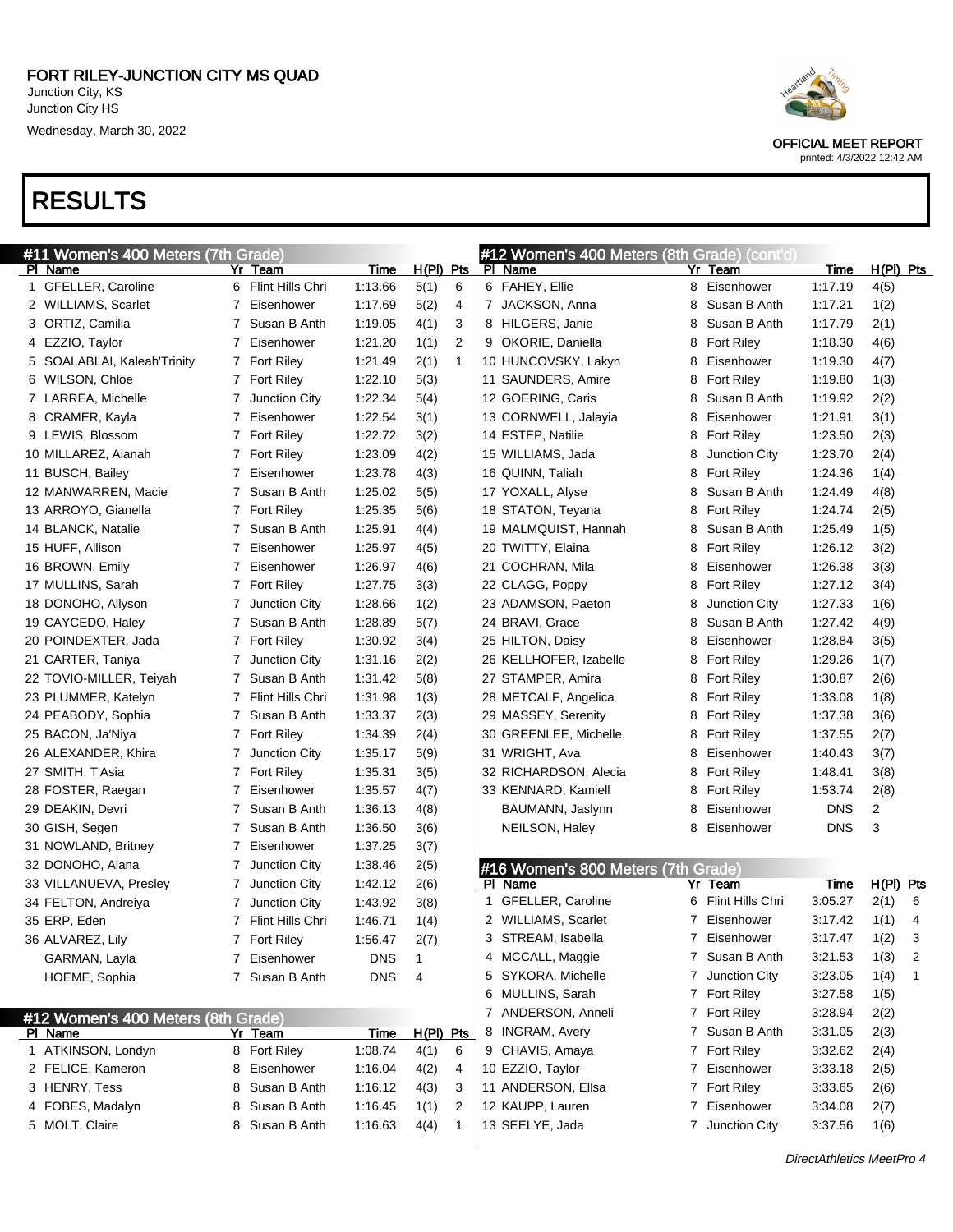## RESULTS

|    | #16 Women's 800 Meters (7th Grade) (cont'd) |   |               |            |              |
|----|---------------------------------------------|---|---------------|------------|--------------|
| PL | Name                                        |   | Yr Team       | Time       | H(PI)<br>Pts |
|    | 14 MULLINS, Lorraine                        | 7 | Susan B Anth  | 3:42.55    | 1(7)         |
|    | 15 BROWN, Emily                             | 7 | Eisenhower    | 3.47.06    | 2(8)         |
|    | 16 SHARP, Annemie                           | 7 | Susan B Anth  | 3:47.65    | 1(8)         |
|    | 17 GIBSON, Addison                          | 7 | Junction City | 3:59.60    | 2(9)         |
|    | 18 DEAKIN, Devri                            | 7 | Susan B Anth  | 4:00.21    | 2(10)        |
|    | 19 GARMAN, Layla                            | 7 | Eisenhower    | 4:06.70    | 2(11)        |
|    | 20 TOEWS, Alexis                            | 7 | Susan B Anth  | 4:12.11    | 1(9)         |
|    | 21 JONES, Brooke                            | 7 | Eisenhower    | 4:17.75    | 2(12)        |
|    | 22 REYNOLDS, Izabel                         | 7 | Eisenhower    | 4:20.69    | 1(10)        |
|    | 23 NEVILL, Emma                             | 7 | Junction City | 4.24.19    | 1(11)        |
|    | 24 STEPHENS, Ellie                          | 7 | Susan B Anth  | 4:32.56    | 1(12)        |
|    | YANIYOH, Chelsea                            | 7 | Junction City | <b>DNS</b> | 1            |
|    | PEPE, Maggie                                | 7 | Junction City | <b>DNS</b> | 1            |
|    | FELTON, Andreiya                            | 7 | Junction City | <b>DNS</b> | 2            |
|    | DAY, Lauren                                 | 7 | Susan B Anth  | <b>DNS</b> | 2            |
|    |                                             |   |               |            |              |

| #15 Women's 800 Meters (8th Grade) |                        |    |                   |            |     |  |  |  |  |  |
|------------------------------------|------------------------|----|-------------------|------------|-----|--|--|--|--|--|
| ΡI                                 | Name                   | Yr | Team              | Time       | Pts |  |  |  |  |  |
| 1                                  | <b>HENRY, Tess</b>     | 8  | Susan B Anth      | 2:59.65    | 6   |  |  |  |  |  |
|                                    | 2 KEELEY, Amy          | 8  | Flint Hills Chri  | 3:06.16    | 4   |  |  |  |  |  |
| 3                                  | <b>GOERING, Caris</b>  | 8  | Susan B Anth      | 3:09.42    | 3   |  |  |  |  |  |
| 4                                  | AGUDZI-ADDO, Elizabeth | 8  | <b>Fort Riley</b> | 3:14.89    | 2   |  |  |  |  |  |
| 5.                                 | GURGEL, Mira           | 8  | Eisenhower        | 3:28.91    | 1   |  |  |  |  |  |
| 6                                  | <b>HILTON, Daisy</b>   | 8  | Eisenhower        | 3:32.50    |     |  |  |  |  |  |
| 7                                  | CLAGG, Poppy           | 8  | <b>Fort Riley</b> | 3.39.86    |     |  |  |  |  |  |
| 8                                  | STOUS, Raegan          | 8  | Eisenhower        | 3.41.85    |     |  |  |  |  |  |
| 9                                  | DILLARD, Mailah        | 8  | Eisenhower        | 3:49.67    |     |  |  |  |  |  |
|                                    | WRIGHT, Ava            | 8  | Eisenhower        | <b>DNS</b> |     |  |  |  |  |  |
|                                    | JOHNSTON, Keileigh     | 8  | Junction City     | <b>DNS</b> |     |  |  |  |  |  |
|                                    | FELICE, Kameron        | 8  | Eisenhower        | <b>DNS</b> |     |  |  |  |  |  |

#### #20 Women's 1600 Meters (7th Grade)

| ΡI | Name                |   | Yr Team           | Time       | Pts |
|----|---------------------|---|-------------------|------------|-----|
| 1  | DIBBEN, Brittney    | 7 | Junction City     | 7:14.95    | 6   |
|    | 2 ANDERSON, Anneli  |   | <b>Fort Riley</b> | 7:20.70    | 4   |
|    | 3 ANDERSON, Ellsa   | 7 | <b>Fort Riley</b> | 7:22.29    | 3   |
|    | 4 PEPE, Maggie      | 7 | Junction City     | 7:22.93    | 2   |
|    | 5 MULLINS, Lorraine | 7 | Susan B Anth      | 7:30.91    | 1   |
|    | 6 SEELYE, Jada      | 7 | Junction City     | 7:37.55    |     |
|    | 7 MCCALL, Maggie    |   | Susan B Anth      | 7:45.52    |     |
|    | 8 YANIYOH, Chelsea  | 7 | Junction City     | 8:11.88    |     |
|    | 9 GARMAN, Layla     | 7 | Eisenhower        | 8:25.40    |     |
|    | 10 CONNOR, Saige    | 7 | Junction City     | 8:42.22    |     |
|    | 11 NEVILL, Emma     | 7 | Junction City     | 8:54.24    |     |
|    | 12 TOEWS, Alexis    |   | Susan B Anth      | 9.28.58    |     |
|    | SYKORA, Michelle    | 7 | Junction City     | <b>DNS</b> |     |
|    |                     |   |                   |            |     |



OFFICIAL MEET REPORT

| Pts                     |        | #20 Women's 1600 Meters (7th Grade) (cont'd)<br>PI Name |                | Yr Team                       | <u>Time</u>              |              | Pts |
|-------------------------|--------|---------------------------------------------------------|----------------|-------------------------------|--------------------------|--------------|-----|
|                         |        | FORBES, Peyton                                          | $7^{\circ}$    | Junction City                 | <b>DNS</b>               |              |     |
|                         |        | <b>BRENT, Kelsey</b>                                    |                | 6 Flint Hills Chri            | <b>DNS</b>               |              |     |
|                         |        |                                                         |                |                               |                          |              |     |
|                         |        | #19 Women's 1600 Meters (8th Grade)                     |                |                               |                          |              |     |
|                         |        | PI Name                                                 |                | Yr Team                       | <u>Time</u>              |              | Pts |
|                         |        | 1 PHILLIPS, Averie                                      | 8              | Susan B Anth                  | 6:48.99                  | 6            |     |
|                         |        | 2 KEELEY, Amy                                           |                | 8 Flint Hills Chri            | 6:55.60                  | 4            |     |
|                         |        | 3 FELICE, Kameron                                       |                | 8 Eisenhower                  | 6:59.73                  | 3            |     |
|                         |        | 4 PASKOW, Abigail                                       |                | 8 Fort Riley                  | 7:52.14                  | 2            |     |
|                         |        | 5 GURGEL, Mira                                          |                | 8 Eisenhower                  | 8:06.03                  | 1            |     |
|                         |        | 6 JOHNSTON, Keileigh                                    |                | 8 Junction City               | 8:44.42                  |              |     |
|                         |        | NEILSON, Haley                                          |                | 8 Eisenhower                  | <b>DNF</b>               |              |     |
|                         |        |                                                         |                |                               |                          |              |     |
|                         |        | #24 Women's 3200 Meters (7th Grade)<br>PI Name          |                |                               |                          |              |     |
|                         | 1.     | ORTIZ, Camilla                                          | $7^{\circ}$    | Yr Team<br>Susan B Anth       | Time<br>14:38.72         | 6            | Pts |
|                         |        | 2 DIBBEN, Brittney                                      | $7\phantom{.}$ | Junction City                 | 15:09.09                 | 4            |     |
|                         |        | 3 SHARP, Annemie                                        |                | 7 Susan B Anth                | 15:23.38                 | 3            |     |
| Pts<br>6                |        | 4 GISH, Segen                                           |                | 7 Susan B Anth                | 16:36.20                 | 2            |     |
| 4                       |        | 5 CONNOR, Saige                                         |                | 7 Junction City               | 17:24.05                 | 1            |     |
| 3                       |        | 6 GIBSON, Addison                                       |                | 7 Junction City               | 17:54.17                 |              |     |
| 2                       |        | FORBES, Peyton                                          | $7^{\circ}$    | Junction City                 | <b>DNS</b>               |              |     |
| 1                       |        |                                                         |                |                               |                          |              |     |
|                         |        |                                                         |                |                               |                          |              |     |
|                         |        |                                                         |                |                               |                          |              |     |
|                         |        | #23 Women's 3200 Meters (8th Grade)<br>PI Name          |                | Yr Team                       | Time                     |              | Pts |
|                         | 1.     | <b>GOERING, Caris</b>                                   |                | 8 Susan B Anth                | 14:21.05                 | 6            |     |
|                         |        | 2 FOBES, Madalyn                                        |                | 8 Susan B Anth                | 15:09.07                 | 4            |     |
|                         |        | 3 PASKOW, Abigail                                       |                | 8 Fort Riley                  | 15:34.65                 | 3            |     |
|                         |        | 4 STOUS, Raegan                                         | 8              | Eisenhower                    | 18:37.22                 | 2            |     |
|                         |        |                                                         |                |                               |                          |              |     |
|                         |        | #27 Women's 100m Hurdles (7th Grade)                    |                |                               |                          |              |     |
|                         |        | PI Name                                                 |                | Yr Team                       | <u>Time</u>              | $H(PI)$ Pts  |     |
| Pts                     | 1      | CRAMER, Kayla                                           | 7              | Eisenhower                    | 19.64 (NW)               | 5(1)<br>6    |     |
| 6                       |        | 2 CHAVIS, Amaya                                         |                | 7 Fort Riley                  | 20.46 (NW)               | 4<br>5(2)    |     |
| 4                       |        | 3 PLEAR, Dionne                                         | 7              | <b>Fort Riley</b>             | 21.66 (NW)               | 3<br>2(1)    |     |
| 3                       | 4      | CONNELL, Ava                                            | 7<br>7         | Susan B Anth                  | 21.85 (NW)               | 5(3)<br>2    |     |
| $\overline{\mathbf{c}}$ |        | 5 SCHRAG, Piper                                         |                | Eisenhower                    | 22.07 (NW)               | 2(2)<br>1    |     |
| 1                       | 6<br>7 | SNYDER, Addy                                            | 7<br>7         | Eisenhower<br>Eisenhower      | 22.45 (NW)               | 2(3)         |     |
|                         | 8      | HOESLI, Kymry                                           | 7              |                               | 22.47 (NW)               | 3            |     |
|                         |        | MANWARREN, Macie                                        | 7              | Susan B Anth<br>Junction City | 22.52 (NW)               | 3            |     |
|                         |        | 9 WHITTON, Jerzie                                       | 7              |                               | 22.56 (NW)               | 1(1)         |     |
|                         |        | 10 ECHEVARRIA, Tamyra                                   | 7              | Fort Riley<br>Susan B Anth    | 22.72 (NW)               | 4(1)         |     |
|                         |        | 11 PEABODY, Sophia                                      | 7              | Junction City                 | 22.76 (NW)               | 1(2)         |     |
|                         |        | 12 DONOHO, Alana                                        | 7              | Junction City                 | 22.85 (NW)<br>23.02 (NW) | 4(2)         |     |
|                         |        | 13 PERALTA, Kanani                                      | 7              |                               | 23.30 (NW)               | 2(4)         |     |
|                         |        | 14 ARROYO, Gianella<br>15 VILLANUEVA, Taylor            | 7              | Fort Riley<br>Junction City   | 23.34 (NW)               | 5(4)<br>1(3) |     |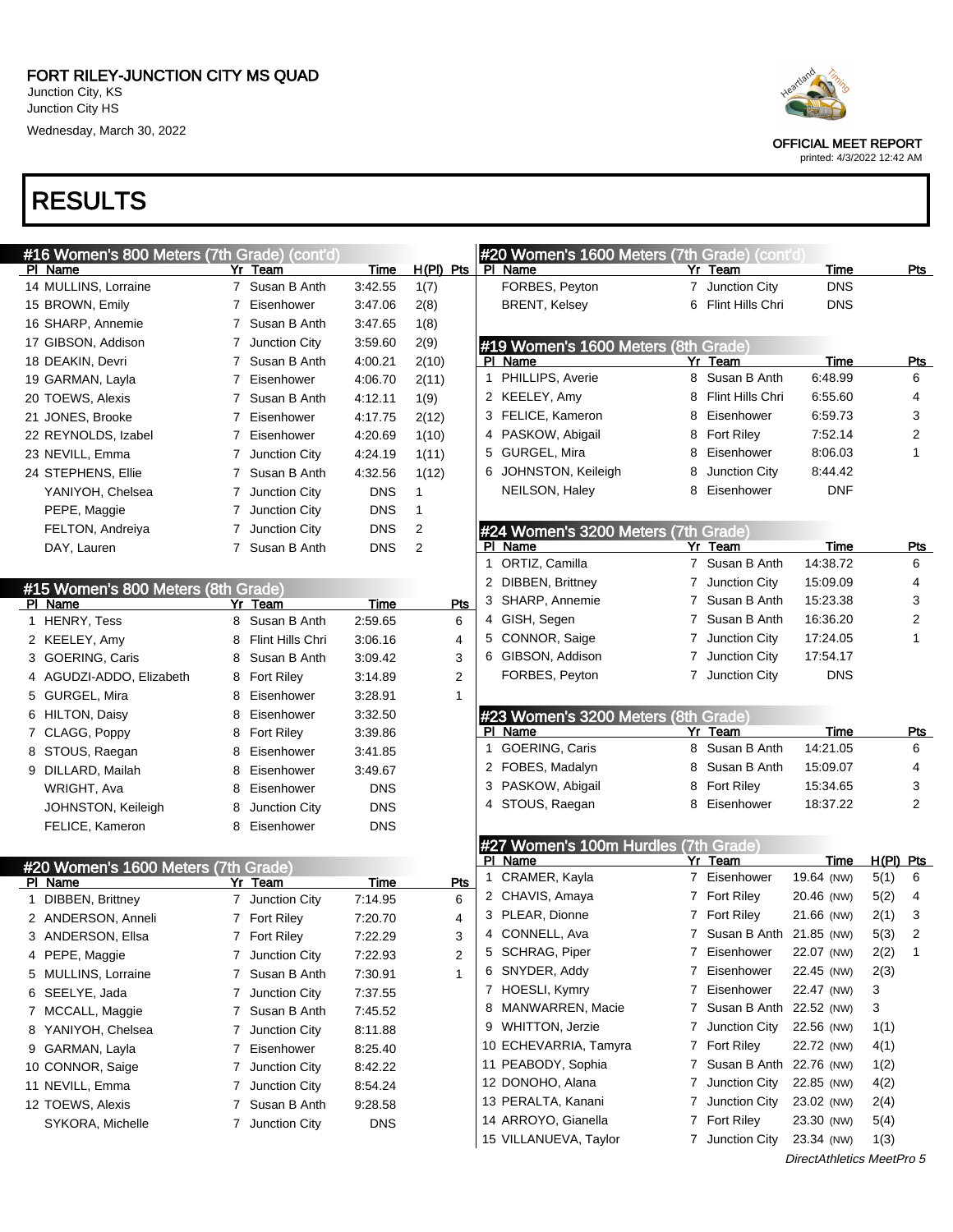

OFFICIAL MEET REPORT

printed: 4/3/2022 12:42 AM

| #27 Women's 100m Hurdles (7th Grade) (cont'd           |   |                             |            |             |             |              |   | #28 Women's 100m Hurdles (8th Grade) (cont'd |   |                       |            |             |           |            |
|--------------------------------------------------------|---|-----------------------------|------------|-------------|-------------|--------------|---|----------------------------------------------|---|-----------------------|------------|-------------|-----------|------------|
| PI Name                                                |   | Yr Team                     |            | <u>Time</u> | $H(PI)$ Pts |              |   | PI Name                                      |   | Yr Team               |            | <u>Time</u> | H(PI) Pts |            |
| 16 DEAVER, Kate                                        |   | 7 Eisenhower                | 23.54 (NW) |             | 4(3)        |              |   | 24 GREENLEE, Michelle                        |   | 8 Fort Riley          | 27.55 (NW) |             | 2(4)      |            |
| 17 GISH, Segen                                         |   | 7 Susan B Anth 23.80 (NW)   |            |             | 5(5)        |              |   | 25 MARQUEZ, Gabrianna                        | 8 | Junction City         | 27.72 (NW) |             | 3(7)      |            |
| 18 VILLANUEVA, Presley                                 |   | 7 Junction City             | 24.69 (NW) |             | 1(4)        |              |   | 26 ALLEN, Breya                              | 8 | Junction City         | 27.75 (NW) |             | 3(8)      |            |
| 19 WHITT, Alice                                        |   | Junction City               | 24.77 (NW) |             | 1(5)        |              |   | 27 RUSHING, Nevaeh                           | 8 | Junction City         | 28.30 (NW) |             | 1(8)      |            |
| 20 POWELL, Alayah                                      |   | Eisenhower                  | 24.98 (NW) |             | 2(5)        |              |   | ODEN, Zoriah                                 | 8 | Eisenhower            | DNS (NW)   |             | 2         |            |
| 21 BEARSS, Kaylee                                      |   | Susan B Anth 25.76 (NW)     |            |             | 5(6)        |              |   | DILLARD, Diamon                              | 8 | <b>Fort Riley</b>     | DNS (NW)   |             | 2         |            |
| 22 MEUSBORN, Maryn                                     |   | Susan B Anth 26.57 (NW)     |            |             | 3           |              |   | <b>HORTON, Alexus</b>                        | 8 | Eisenhower            | DNS (NW)   |             | 2         |            |
| 23 DIMOND, Brylie                                      |   | Susan B Anth 27.41 (NW)     |            |             | 4(4)        |              |   | MORALES, Rubi                                | 8 | Junction City         | DNS (NW)   |             | 2         |            |
| 24 BAPTISTE, Di'Angel                                  |   | Junction City               | 27.44 (NW) |             | 5(7)        |              |   | SARPONG, Serwaah                             |   | 8 Fort Riley          | DNS (NW)   |             | 4         |            |
| 25 DAVIS, Brynlei                                      |   | Eisenhower                  | 28.22 (NW) |             | 4(5)        |              |   |                                              |   |                       |            |             |           |            |
| 26 STEPHENS, Ellie                                     |   | Susan B Anth 28.64 (NW)     |            |             | 2(6)        |              |   | #32 Women's High Jump (7th Grade)            |   |                       |            |             |           |            |
| 27 GIBBS, Isabell                                      |   | 7 Fort Riley                | 29.02 (NW) |             | 3           |              |   | <b>PI</b> Name                               |   | Yr Team               | Mark       |             |           | <u>Pts</u> |
| 28 DONOHO, Allyson                                     | 7 | Junction City               | 56.01 (NW) |             | 4(6)        |              | 1 | PORTER, Callie                               |   | 7 Susan B Anth 4' 0"  |            |             |           | 6          |
| <b>BRENT, Kelsey</b>                                   | 6 | Flint Hills Chri 21.19 (NW) |            |             | 5           |              |   | 2 DEPUSOIR, Jelena                           |   | 7 Susan B Anth 3' 11" |            |             |           | 4          |
| DAY, Lauren                                            |   | Susan B Anth 22.94 (NW)     |            |             | 4           |              |   | 3 CARTER, Taniya                             | 7 | Junction City 3' 9"   |            |             |           | 2.5        |
| ALLEN, Brianna                                         |   | 7 Fort Riley                | DQ (NW)    |             | 3           |              |   | 3 LARREA, Michelle                           | 7 | Junction City 3' 9"   |            |             |           | 2.5        |
| HOEME, Sophia                                          |   | Susan B Anth                | DNS (NW)   |             | 3           |              |   | 5 YANIYOH, Chelsea                           | 7 | Junction City 3'8"    |            |             |           | 1          |
| FINCH, Luciana                                         |   | Susan B Anth                | DNS (NW)   |             | 4           |              |   | 6 PEABODY, Sophia                            | 7 | Susan B Anth 3' 8"    |            |             |           |            |
| HAWK, Amara                                            |   | 7 Fort Riley                | DNS (NW)   |             | 3           |              |   | 6 LEWIS, Blossom                             |   | 7 Fort Riley          | 3' 8''     |             |           |            |
| VASQUEZ, Angelina                                      | 7 | Junction City               | DNS (NW)   |             | 2           |              |   | 6 LEDUC, Bentley                             | 7 | Susan B Anth 3' 8"    |            |             |           |            |
|                                                        |   |                             |            |             |             |              |   | 9 CHAVIS, Amaya                              |   | 7 Fort Riley          | 3' 8''     |             |           |            |
|                                                        |   |                             |            |             |             |              |   | 10 MEUSBORN, Maryn                           |   | 7 Susan B Anth 3' 8"  |            |             |           |            |
| #28 Women's 100m Hurdles (8th Grade)<br><b>PI</b> Name |   | Yr Team                     |            | <u>Time</u> | H(PI) Pts   |              |   | 11 BROWN, Emily                              | 7 | Eisenhower 3'8"       |            |             |           |            |
| 1 OKORIE, Daniella                                     |   | 8 Fort Riley                | 19.68 (NW) |             | 4(1)        | 6            |   | 11 STITT, Ainsley                            | 7 | Susan B Anth 3' 8"    |            |             |           |            |
| 2 HILGERS, Janie                                       | 8 | Susan B Anth 19.93 (NW)     |            |             | 4(2)        | 4            |   | 13 ALEXANDER, J'Niyah                        | 7 | Junction City 3' 6"   |            |             |           |            |
| 3 AGUDZI-ADDO, Elizabeth                               | 8 | <b>Fort Riley</b>           | 21.25 (NW) |             | 4(3)        | 3            |   | 13 DIMOND, Brylie                            | 7 | Susan B Anth 3' 6"    |            |             |           |            |
| 4 STOREY, McKenzie                                     | 8 | <b>Fort Riley</b>           | 21.64 (NW) |             | 1(1)        | 2            |   | 13 FOSTER, Raegan                            | 7 | Eisenhower 3'6"       |            |             |           |            |
| 5 SANCHEZ, Ellie                                       | 8 | Eisenhower                  | 21.67 (NW) |             | 1(2)        | $\mathbf{1}$ |   | 13 RUMPSON, Ne'lya                           |   | 7 Fort Riley          | 3'6''      |             |           |            |
| 6 CORREA-REYES, Krystal                                | 8 | Junction City               | 21.73 (NW) |             | 3(1)        |              |   | 13 SELBY, Kentania                           | 7 | Eisenhower            | 3' 6"      |             |           |            |
| 7 TWITTY, Elaina                                       | 8 | <b>Fort Riley</b>           | 21.83 (NW) |             | 4(4)        |              |   | 13 SMITH, T'Asia                             |   | 7 Fort Riley          | 3'6''      |             |           |            |
| 8 DENNARD, Jae'Lynn                                    | 8 | Junction City               | 21.87 (NW) |             |             |              |   | 13 SUNNENBERG, Katelynn                      | 7 | Eisenhower 3'6"       |            |             |           |            |
|                                                        |   |                             |            |             | 3(2)        |              |   |                                              |   |                       |            |             |           |            |
| 9 BIBBS, Alexa                                         | 8 | <b>Fort Riley</b>           | 21.92 (NW) |             | 3(3)        |              |   | 13 SYKORA, Michelle                          | 7 | Junction City 3' 6"   |            |             |           |            |
| 10 SHANNON, Shyanne                                    | 8 | <b>Fort Riley</b>           | 21.96 (NW) |             | 4(5)        |              |   | MCMILLER, Aniyah                             | 7 | Junction City NH      |            |             |           |            |
| 11 HARRISON, Avery                                     | 8 | Susan B Anth 22.01 (NW)     |            |             | 2(1)        |              |   | ANDERSON, Ellsa                              |   | 7 Fort Riley          | ΝH         |             |           |            |
| 12 KELLHOFER, Izabelle                                 | 8 | <b>Fort Riley</b>           | 22.11 (NW) |             | 4(6)        |              |   | ANDERSON, Anneli                             |   | 7 Fort Riley          | NΗ         |             |           |            |
| 13 SLIFER, Alayna                                      | 8 | Susan B Anth 22.24 (NW)     |            |             | 4(7)        |              |   | COTTON, Kinley                               |   | 7 Susan B Anth NH     |            |             |           |            |
| 14 YOXALL, Alyse                                       | 8 | Susan B Anth 22.49 (NW)     |            |             | 1(3)        |              |   | DEESE, Emmersyn                              |   | 7 Junction City NH    |            |             |           |            |
| 15 HILTON, Daisy                                       | 8 | Eisenhower                  | 23.08 (NW) |             | 3(4)        |              |   | HAWK, Amara                                  |   | 7 Fort Riley          | NH         |             |           |            |
| 16 WILLIAMS, Jada                                      | 8 | Junction City               | 23.37 (NW) |             | 1(4)        |              |   | MCCALL, Maggie                               |   | 7 Susan B Anth NH     |            |             |           |            |
| 17 ESTEP, Natilie                                      | 8 | Fort Riley                  | 23.40 (NW) |             | 2(2)        |              |   | WINSTON, Ava                                 | 7 | Susan B Anth NH       |            |             |           |            |
| 18 WHITAKER, Natalie                                   | 8 | Junction City               | 23.91 (NW) |             | 1(5)        |              |   | SPENCER, Kami                                | 7 | Susan B Anth NH       |            |             |           |            |
| 19 ZAVALA, Adrian                                      | 8 | Susan B Anth 24.13 (NW)     |            |             | 1(6)        |              |   | NOWLAND, Britney                             | 7 | Eisenhower NH         |            |             |           |            |
| 20 CLAGG, Poppy                                        | 8 | Fort Riley                  | 24.43 (NW) |             | 3(5)        |              |   | TOEWS, Alexis                                | 7 | Susan B Anth NH       |            |             |           |            |
| 21 KENNARD, Kamiell                                    | 8 | Fort Riley                  | 24.76 (NW) |             | 2(3)        |              |   | TUCK, Danorriasia                            | 7 | Susan B Anth NH       |            |             |           |            |
| 22 VILLANEUVA, Juliana                                 | 8 | Junction City               | 25.37 (NW) |             | 1(7)        |              |   | BOLAND, Grace                                | 7 | Junction City DNS     |            |             |           |            |
| 23 CHAVIS, Jayla                                       |   | 8 Fort Riley                | 27.45 (NW) |             | 3(6)        |              |   | NUTTER, Natalie                              |   | 7 Junction City DNS   |            |             |           |            |
|                                                        |   |                             |            |             |             |              |   |                                              |   |                       |            |             |           |            |

 $\overline{\mathbf{u}}$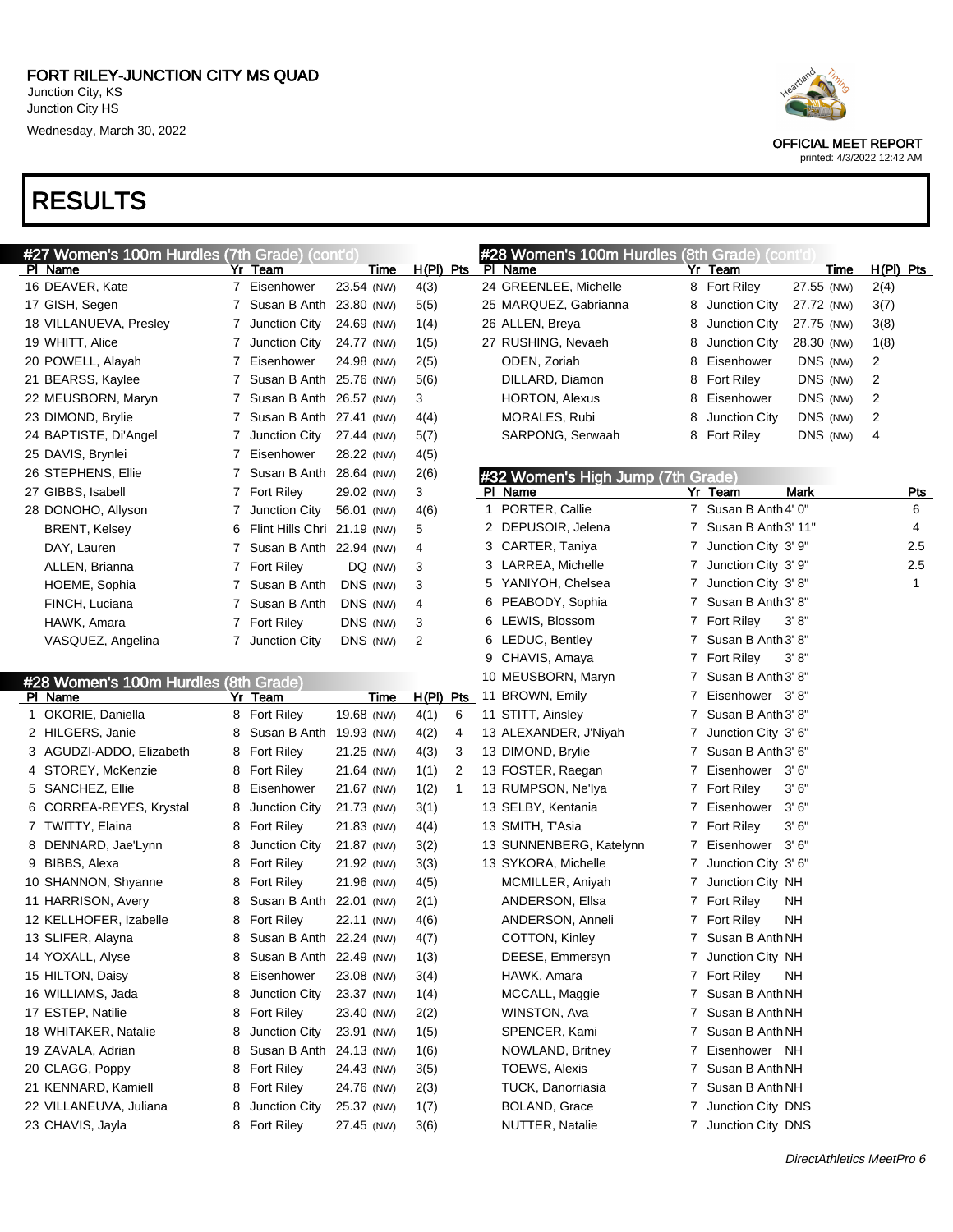#### RESULTS

| #32 Women's High Jump (7th Grade) (cont'd  |    |                                 |                      | #1 Men's 100 Meters (7th Grade) (cont'd) |    |                             |            |             |
|--------------------------------------------|----|---------------------------------|----------------------|------------------------------------------|----|-----------------------------|------------|-------------|
| PI Name                                    |    | Yr Team<br>Mark                 | Pts                  | PI Name                                  |    | Yr Team                     | Time       | $H(PI)$ Pts |
| STANARD, Madison                           |    | 7 Susan B Anth DNS              |                      | 6 PROVOST, Elijah                        |    | 7 Fort Riley                | 13.79 (NW) | 1(1)        |
| <b>MORRIS, Aurdrey</b>                     | 7  | Eisenhower DNS                  |                      | 7 TYSON, Chance                          |    | 7 Junction City             | 13.79 (NW) | 6(1)        |
|                                            |    |                                 |                      | 8 HOWARD, Erik                           |    | 7 Eisenhower                | 13.94 (NW) | 8(2)        |
| #31 Women's High Jump (8th Grade)          |    |                                 |                      | 9 WENDEL, Brandon                        | 7  | Eisenhower                  | 14.11 (NW) | 4(3)        |
| PI Name                                    |    | Mark<br>Yr Team                 | <b>Pts</b>           | 10 EDWARDS, Darrell                      | 7  | Junction City               | 14.23 (NW) | 2(1)        |
| 1 FRITTS, Kaelyn                           |    | 4' 6"<br>8 Fort Riley           | 6                    | 11 HERRING, Ka'Yun                       |    | Junction City               | 14.27 (NW) | 8(3)        |
| 2 ATKINSON, Londyn                         | 8  | 4' 6"<br><b>Fort Riley</b>      | 4                    | 12 MANWARREN, Caleb                      |    | Susan B Anth 14.31 (NW)     |            | 1(2)        |
| 3 SLIFER, Alayna                           | 8  | Susan B Anth 4' 3"              | 3                    | 13 MASSEY, Aidan                         |    | 7 Fort Riley                | 14.36 (NW) | 8(4)        |
| 4 PHILLIPS, Averie                         | 8  | Susan B Anth 4' 1"              | 1.5                  | 14 TODD, Rylan                           | 7  | Junction City               | 14.49 (NW) | 3(1)        |
| 4 GOERING, Caris                           | 8  | Susan B Anth 4' 1"              | 1.5                  | 15 KELLY-KUWATA, Nile                    |    | Susan B Anth 14.50 (NW)     |            | 7(2)        |
| 6 HILGERS, Janie                           | 8  | Susan B Anth 4' 1"              |                      | 16 AROCHO, Elias                         |    | Junction City               | 14.53 (NW) | 6(2)        |
| 7 MCNABB, Sloan                            | 8  | Susan B Anth 4' 1"              |                      | 17 WILLIE, Siaffa                        |    | 7 Fort Riley                | 14.54 (NW) | 1(3)        |
| 7 BACHMAN, Rylie                           | 8  | Susan B Anth 4' 1"              |                      | 18 SIMMONS, Omarie                       |    | 7 Fort Riley                | 14.56 (NW) | 6(3)        |
| 9 KELLHOFER, Izabelle                      | 8  | Fort Riley<br>4' 1"             |                      | 19 MCMULLEN, Kayden                      |    | Junction City               | 14.57 (NW) | 4(4)        |
| 10 ADAMSON, Paeton                         | 8  | Junction City 3' 11"            |                      | 20 TURNER, Anthony                       |    | Junction City               | 14.59 (NW) | 8(5)        |
| 10 HENRY, Tess                             | 8  | Susan B Anth 3' 11"             |                      | 21 GUILLORY, Mathew                      |    | Junction City               | 14.70 (NW) | 4(5)        |
| 10 HUNCOVSKY, Lakyn                        | 8  | Eisenhower 3'11"                |                      | 22 GROOVER, Jeremiah                     |    | 7 Fort Riley                | 14.79 (NW) | 2(2)        |
| 10 SANCHEZ, Ellie                          | 8  | Eisenhower 3'11"                |                      | 23 GENSCHORCK, Michael                   |    | Susan B Anth 14.83 (NW)     |            | 2(3)        |
| 10 AGUDZI-ADDO, Elizabeth                  | 8  | 3'11"<br>Fort Riley             |                      | 24 MCCARTHY, Jamerichi                   |    | Junction City 14.83 (NW)    |            | 5(2)        |
| 10 HIBBARD, Jaden                          | 8  | 3' 11"<br>Eisenhower            |                      | 25 SCHMIDT, Tyce                         |    | Susan B Anth 14.94 (NW)     |            | 7(3)        |
| 16 CORNWELL, Jalayia                       | 8  | 3' 9"<br>Eisenhower             |                      | 26 CASEBEER, Lucas                       |    | Susan B Anth 14.95 (NW)     |            | 3(2)        |
| 16 WYCOFF-GILES, Catera                    | 8  | 3' 9"<br>Eisenhower             |                      | 27 HUTCHINSON, Bryce                     |    | Susan B Anth 15.05 (NW)     |            | 3(3)        |
| 16 TOMLINSON, Sophia                       | 8  | 3'9''<br><b>Fort Riley</b>      |                      | 28 IKENA, Peter                          |    | 7 Fort Riley                | 15.18 (NW) | 8(6)        |
| 16 HILTON, Daisy                           | 8  | 3' 9"<br>Eisenhower             |                      | 29 SOPPE, Joshua                         |    | Susan B Anth 15.25 (NW)     |            | 2(4)        |
| 16 METCALF, Angelica                       | 8  | 3'9''<br>Fort Riley             |                      | 30 CAREY, Declan                         |    | 7 Fort Riley                | 15.28 (NW) | 1(4)        |
| 16 STANISIC, Lejla                         | 8  | Junction City 3' 9"             |                      | 31 MASSEY, Gavin                         |    | 7 Fort Riley                | 15.30 (NW) | 5(3)        |
| 16 YOXALL, Alyse                           | 8  | Susan B Anth 3' 9"              |                      | 32 HAWES, Xavion                         |    | 7 Fort Riley                | 15.31 (NW) | 3(4)        |
| KENNARD, Kamiell                           | 8  | Fort Riley<br>NΗ                |                      | 33 STRICK, Lincoln                       |    | Flint Hills Chri 15.48 (NW) |            | 3(5)        |
| ZAVALA, Adrian                             | 8  | Susan B Anth NH                 |                      | 34 FOX, Ashton                           | 7  | Eisenhower                  | 15.51 (NW) | 4(6)        |
| TAYLOR, Luca                               | 8  | <b>Fort Riley</b><br>NΗ         |                      | 35 JACKSON, Rae'Qwaun                    | 7  | Eisenhower                  | 15.53 (NW) | 6(4)        |
| BIBBS, Alexa                               | 8  | NΗ<br><b>Fort Riley</b>         |                      | 36 GAONA, Corbin                         | 7  | Eisenhower                  | 15.62 (NW) | 7(4)        |
| LE MOINE, Jurnee                           | 8  | Eisenhower<br>NH                |                      | 37 NUNEZ-ORTIZ, Bryan                    |    | 7 Junction City             | 15.90 (NW) | 4(7)        |
| <b>BURLAND, Emalie</b>                     | 8  | Junction City NH                |                      | 38 WEBBER, Elijah                        |    | Eisenhower                  | 15.99 (NW) | 4(8)        |
| <b>HARRISON, Avery</b>                     | 8  | Susan B Anth NH                 |                      | 39 LULL, Kasden                          |    | Susan B Anth 16.04 (NW)     |            | 2(5)        |
| DUELL, Jaiya                               | 8  | Eisenhower NH                   |                      | 40 STRUTT, Braydon                       | 7  | Eisenhower                  | 16.16 (NW) | 7(5)        |
| FISHER, Averie                             | 8  | Susan B Anth NH                 |                      | 41 MAXWELL, Jaxxon                       |    | 7 Susan B Anth 16.21 (NW)   |            | 8(7)        |
| HORTON, Alexus                             | 8  | Eisenhower<br><b>DNS</b>        |                      | 42 SIMMS, Jacoby                         |    | 7 Susan B Anth 16.55 (NW)   |            | 7(6)        |
| ODEN, Zoriah                               | 8  | Eisenhower<br><b>DNS</b>        |                      | 43 BERGES, Keegan                        |    | Susan B Anth 16.63 (NW)     |            |             |
|                                            |    |                                 |                      |                                          |    | Susan B Anth 16.66 (NW)     |            | 6(5)        |
|                                            |    |                                 |                      | 44 RAUSCH, Isaac                         | 7  |                             |            | 5(4)        |
| #1 Men's 100 Meters (7th Grade)<br>PI Name |    | Yr Team<br>Time                 | H(PI) Pts            | 45 RAEF, Riyad                           | 7  | Susan B Anth 16.71 (NW)     |            | 2(6)        |
| 1 PALOMO, Seth                             | 7  | 12.94 (NW)<br>Eisenhower        | 7(1)<br>6            | 46 SOPPE, Caleb                          |    | Susan B Anth 16.81 (NW)     |            | 3(6)        |
| 2 MORTENSON, Joseph                        | 7  | Susan B Anth<br>13.22 (NW)      | 8(1)<br>4            | 47 GREENE, Jaylen                        |    | 7 Fort Riley                | 16.85 (NW) | 8(8)        |
| 3 EVANS-PRYOR, Max                         | 7  | Eisenhower<br>13.36 (NW)        | 5(1)<br>3            | 48 LAMAR, James                          |    | 7 Fort Riley                | 17.07 (NW) | 5(5)        |
| 4 HARPER, Andy                             | 7. | <b>Fort Riley</b><br>13.72 (NW) | 2                    | 49 SAUVAO, Thomas                        |    | 7 Fort Riley                | 17.21 (NW) | 8(9)        |
| 5 FOGLE, Devin                             | 7  | Eisenhower                      | 4(1)                 | 50 GUITIERREZ, Jose                      | 7. | Junction City               | 17.22 (NW) | 6(6)        |
|                                            |    | 13.75 (NW)                      | 4(2)<br>$\mathbf{1}$ | 51 ESPAROVA, Isaac                       | 7. | Eisenhower                  | 17.24 (NW) | 1(5)        |
|                                            |    |                                 |                      |                                          |    |                             |            |             |



OFFICIAL MEET REPORT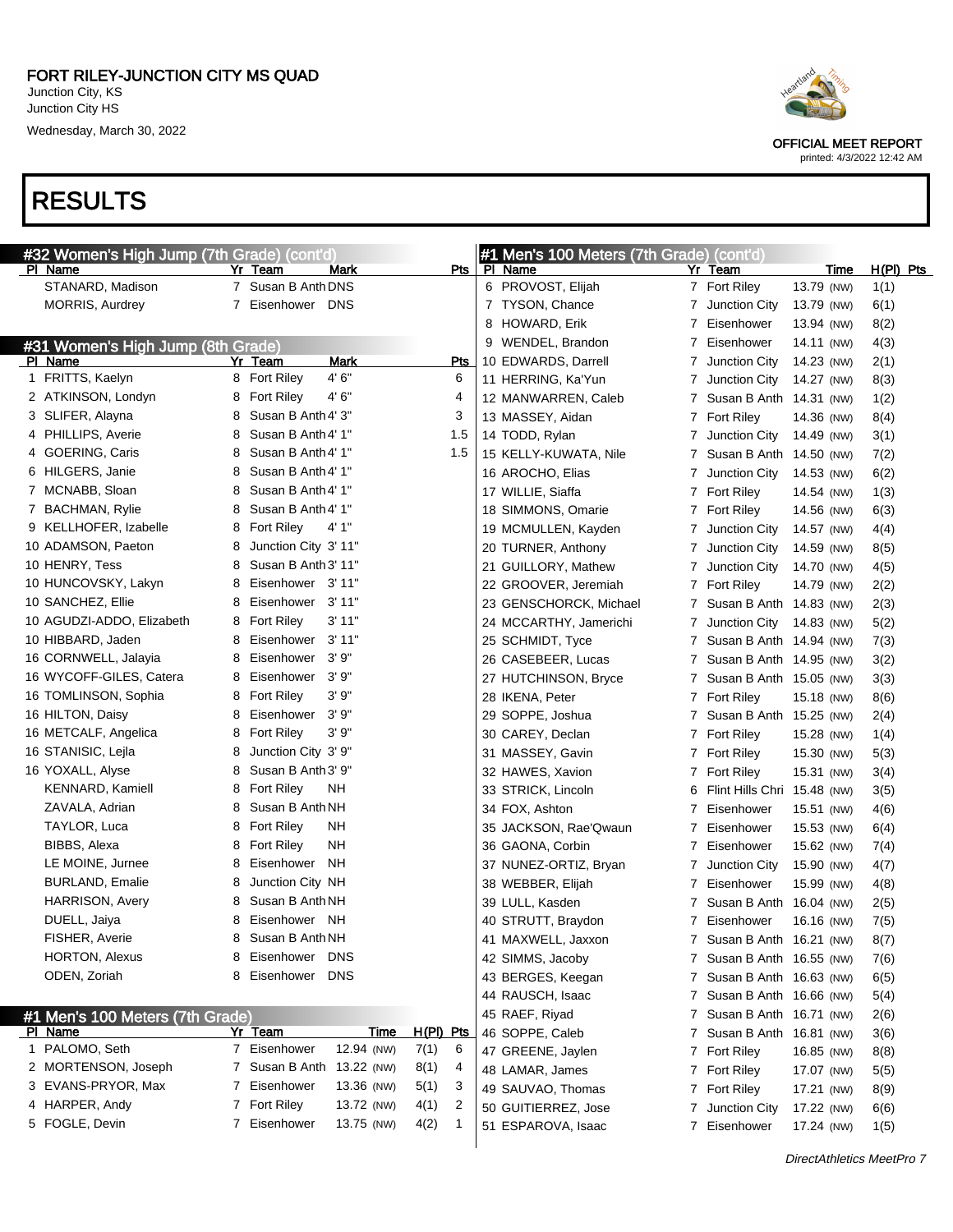



OFFICIAL MEET REPORT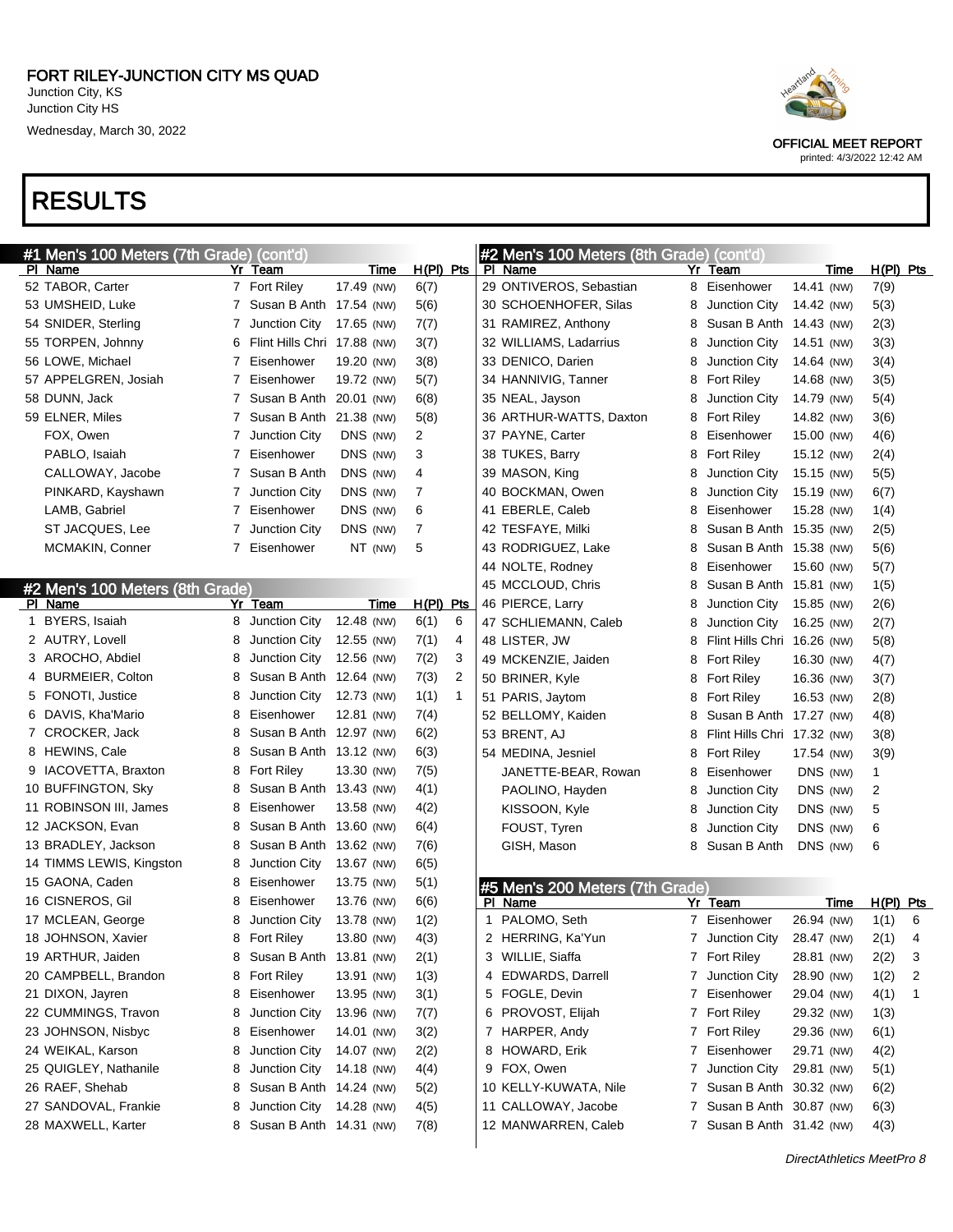| #5 Men's 200 Meters (7th Grade) (cont'd) |            |                             |             |             |   | #6 Men's 200 Meters (8th Grade) (cont'd) |   |                         |            |             |              |
|------------------------------------------|------------|-----------------------------|-------------|-------------|---|------------------------------------------|---|-------------------------|------------|-------------|--------------|
| PI Name                                  |            | Yr Team                     | Time        | $H(PI)$ Pts |   | PI Name                                  |   | Yr Team                 | Time       | $H(PI)$ Pts |              |
| 13 MCCARTHY, Jamerichi                   |            | 7 Junction City             | 31.45 (NW)  | 2(3)        |   | 3 BURMEIER, Colton                       | 8 | Susan B Anth 25.79 (NW) |            | 2(1)        | 3            |
| 14 MASSEY, Gavin                         |            | 7 Fort Riley                | 31.68 (NW)  | 4(4)        |   | 4 AROCHO, Abdiel                         | 8 | Junction City           | 26.03 (NW) | 6(3)        | 2            |
| 15 FOX, Ashton                           | 7          | Eisenhower                  | 32.42 (NW)  | 2(4)        |   | 5 UNGERER, Nico                          | 8 | Susan B Anth 26.32 (NW) |            | 6(4)        | $\mathbf{1}$ |
| 16 MAXWELL, Jaxxon                       | 7          | Susan B Anth                | 32.63 (NW)  | 5(2)        |   | 6 CROCKER, Jack                          | 8 | Susan B Anth 26.84 (NW) |            | 5(1)        |              |
| 17 LANG-ADAMS, Hunter                    | 7          | Eisenhower                  | 32.75 (NW)  | 2(5)        |   | 7 JOHNSON, Nisbyc                        | 8 | Eisenhower              | 27.78 (NW) | 1(1)        |              |
| 18 SEXTON, Julian                        | 7          | Eisenhower                  | 32.99 (NW)  | 6(4)        |   | 8 MCLEAN, George                         | 8 | Junction City           | 27.99 (NW) | 4(1)        |              |
| 19 MASSEY, Aidan                         |            | 7 Fort Riley                | 33.02 (NW)  | 2(6)        |   | 9 GAONA, Caden                           | 8 | Eisenhower              | 28.32 (NW) | 4(2)        |              |
| 20 SHERWOOD, Karl                        |            | 7 Fort Riley                | 33.10 (NW)  | 3(1)        |   | 10 IACOVETTA, Braxton                    | 8 | <b>Fort Riley</b>       | 28.60 (NW) | 6(5)        |              |
| 21 KRAUT, Luis                           |            | 7 Fort Riley                | 33.47 (NW)  | 1(4)        |   | 11 ARTHUR, Jaiden                        |   | Susan B Anth 28.65 (NW) |            | 1(2)        |              |
| 22 MARSCHALL, Luke                       | 7          | Eisenhower                  | 33.52 (NW)  | 4(5)        |   | 12 JOHNSON, Xavier                       | 8 | <b>Fort Riley</b>       | 28.75 (NW) | 2(2)        |              |
| 23 STRUTT, Braydon                       | 7          | Eisenhower                  | 33.71 (NW)  | 3(2)        |   | 13 MAXWELL, Karter                       | 8 | Susan B Anth 28.79 (NW) |            | 1(3)        |              |
| 24 KAPPEL, Jacob                         | $\epsilon$ | Junction City               | 33.87 (NW)  | 4(6)        |   | 14 WEIKAL, Karson                        |   | Junction City           | 28.86 (NW) | 3(1)        |              |
| 25 HAWES, Xavion                         |            | 7 Fort Riley                | 33.89 (NW)  | 4(7)        |   | 15 CUMMINGS, Travon                      | 8 | Junction City           | 28.95 (NW) | 6(6)        |              |
| 26 MCMAKIN, Conner                       | 7          | Eisenhower                  | 34.01 (NW)  | 6(5)        |   | 16 AMOS, Derrick                         | 8 | Eisenhower              | 28.98 (NW) | 5(2)        |              |
| 27 KERR, Judah                           | 7          | Eisenhower                  | 34.45 (NW)  | 1(5)        |   | 17 CAMPBELL, Brandon                     | 8 | <b>Fort Riley</b>       | 29.37 (NW) | 2(3)        |              |
| 28 IKENA, Peter                          |            | 7 Fort Riley                | 34.48 (NW)  | 3(3)        |   | 18 RAMIREZ, Anthony                      | 8 | Susan B Anth 29.45 (NW) |            | 3(2)        |              |
| 29 CAREY, Declan                         |            | 7 Fort Riley                | 34.63 (NW)  | 5(3)        |   | 19 DORRIS, Karon                         | 8 | Junction City           | 29.52 (NW) | 1(4)        |              |
| 30 SNIDER, Sterling                      | $\epsilon$ | Junction City               | 34.87 (NW)  | 6(6)        |   | 20 TIMMS LEWIS, Kingston                 | 8 | Junction City           | 29.52 (NW) | 6(7)        |              |
| 31 LAMB, Gabriel                         | 7          | Eisenhower                  | 35.24 (NW)  | 6(7)        |   | 21 VAUGHN, Jaleel                        | 8 | Susan B Anth 29.81 (NW) |            | 1(5)        |              |
| 32 GAONA, Corbin                         | 7          | Eisenhower                  | 35.41 (NW)  | 2(7)        |   | 22 BOCKMAN, Owen                         | 8 | Junction City           | 29.97 (NW) | 3(3)        |              |
| 33 SAUVAO, Thomas                        | 7          | <b>Fort Riley</b>           | 35.55 (NW)  | 2(8)        |   | 23 ONTIVEROS, Sebastian                  | 8 | Eisenhower              | 30.16 (NW) | 5(3)        |              |
| 34 KOHL, Ezra                            | 7          | Susan B Anth 36.23 (NW)     |             | 1(6)        |   | 24 LAWSON, Julian                        | 8 | <b>Fort Riley</b>       | 30.19 (NW) | 4(3)        |              |
| 35 LAMAR, James                          | 7          | <b>Fort Riley</b>           | 36.70 (NW)  | 5(4)        |   | 25 JACK, Dwight                          | 8 | Junction City           | 30.27 (NW) | 2(4)        |              |
| 36 SOPPE, Caleb                          | 7          | Susan B Anth 36.82 (NW)     |             | 6(8)        |   | 26 HUPP, lan                             |   | Susan B Anth 30.48 (NW) |            | 3(4)        |              |
| 37 REASER, Julius                        | 7          | <b>Fort Riley</b>           | 36.98 (NW)  | 1(7)        |   | 27 CAWAH, Joewen                         | 8 | <b>Fort Riley</b>       | 30.52 (NW) | 5(4)        |              |
| 38 CHAVEZ, Bendamin                      | 7          | Eisenhower                  | 37.02 (NW)  | 1(8)        |   | 28 MENG, Andrew                          |   | Susan B Anth 30.67 (NW) |            | 2(5)        |              |
| 39 ESPAROVA, Isaac                       | 7          | Eisenhower                  | 37.76 (NW)  | 5(5)        |   | 29 CLAGG, Gunnar                         | 8 | <b>Fort Riley</b>       | 30.77 (NW) | 2(6)        |              |
| 40 BERGES, Keegan                        | 7          | Susan B Anth                | 38.33 (NW)  | 3(4)        |   | 30 RENNE, Blake                          | 8 | Eisenhower              | 31.09 (NW) | 2(7)        |              |
| 41 TABOR, Carter                         |            | 7 Fort Riley                | 38.60 (NW)  | 3(5)        |   | 31 MASON, King                           |   | Junction City           | 31.27 (NW) | 4(4)        |              |
| 42 GANUELAS, Migyelle                    | 7          | Junction City               | 39.52 (NW)  | 2(9)        |   | 32 SCHOENHOFER, Silas                    |   | Junction City           | 31.31 (NW) | 5(5)        |              |
| 43 TORPEN, Johnny                        | 6          | Flint Hills Chri 40.28 (NW) |             | 5(6)        |   | 33 MOORE, Johnny                         | 8 | <b>Fort Riley</b>       | 31.33 (NW) | 4(5)        |              |
| 44 LOWE, Michael                         | 7          | Eisenhower                  | 48.26 (NW)  | 5(7)        |   | 34 TUKES, Barry                          | 8 | <b>Fort Riley</b>       | 31.53 (NW) | 2(8)        |              |
| JACKSON, Rae'Qwaun                       | 7          | Eisenhower                  | DNS (NW)    | 3           |   | 35 HANNIVIG, Tanner                      | 8 | <b>Fort Riley</b>       | 31.75 (NW) | 3(5)        |              |
| GUITIERREZ, Jose                         | $\sqrt{2}$ | Junction City               | DNS (NW)    | 3           |   | 36 ARTHUR-WATTS, Daxton                  |   | <b>Fort Riley</b>       | 32.05 (NW) | 4(6)        |              |
| <b>HOWELL, Eddie</b>                     |            | 7 Fort Riley                | DNS (NW)    | 3           |   | 37 DAVIS, Damian                         |   | Junction City           | 32.11 (NW) | 1(6)        |              |
| PABLO, Isaiah                            |            | 7 Eisenhower                | DNS (NW)    | 3           |   | 38 RODRIGUEZ, Lake                       | 8 | Susan B Anth 32.39 (NW) |            | 4(7)        |              |
| SIMMS, Jacoby                            |            | 7 Susan B Anth              | DNS (NW)    | 4           |   | 39 MCCLOUD, Chris                        | 8 | Susan B Anth 32.67 (NW) |            | 3(6)        |              |
| <b>TURNER, Anthony</b>                   | 7          | Junction City               | DNS (NW)    | 4           |   | 40 JOHNSON, Jordan                       | 8 | Fort Riley              | 32.73 (NW) | 5(6)        |              |
| PINKARD, Kayshawn                        | 7          | Junction City               | DNS (NW)    | 5           |   | 41 LAZINEK, William                      | 8 | <b>Fort Riley</b>       | 32.95 (NW) | 5(7)        |              |
| GROOVER, Jeremiah                        |            | 7 Fort Riley                | DNS (NW)    | 5           |   | 42 MOHAMMED, Keegan                      | 8 | Junction City           | 33.58 (NW) | 3(7)        |              |
| WEBBER, Elijah                           |            | 7 Eisenhower                | DNS (NW)    | 6           |   | 43 BRINER, Kyle                          | 8 | <b>Fort Riley</b>       | 34.39 (NW) | 1(7)        |              |
|                                          |            |                             |             |             |   | 44 POLT, Jayden                          | 8 | Junction City           | 34.97 (NW) | 1(8)        |              |
| #6 Men's 200 Meters (8th Grade)          |            |                             |             |             |   | 45 HAGEMAN, Daniel                       | 8 | Susan B Anth 35.07 (NW) |            | 3(8)        |              |
| PI Name                                  |            | Yr Team                     | <u>Time</u> | H(PI) Pts   |   | 46 PARIS, Jaytom                         | 8 | <b>Fort Riley</b>       | 37.06 (NW) | 3(9)        |              |
| 1 BYERS, Isaiah                          |            | 8 Junction City             | 24.79 (NW)  | 6(1)        | 6 | 47 MEDINA, Jesniel                       |   | 8 Fort Riley            | 38.89 (NW) | 2(9)        |              |





OFFICIAL MEET REPORT printed: 4/3/2022 12:42 AM

SKINNER, Max 8 Flint Hills Chri 51.96 (NW) 4(8)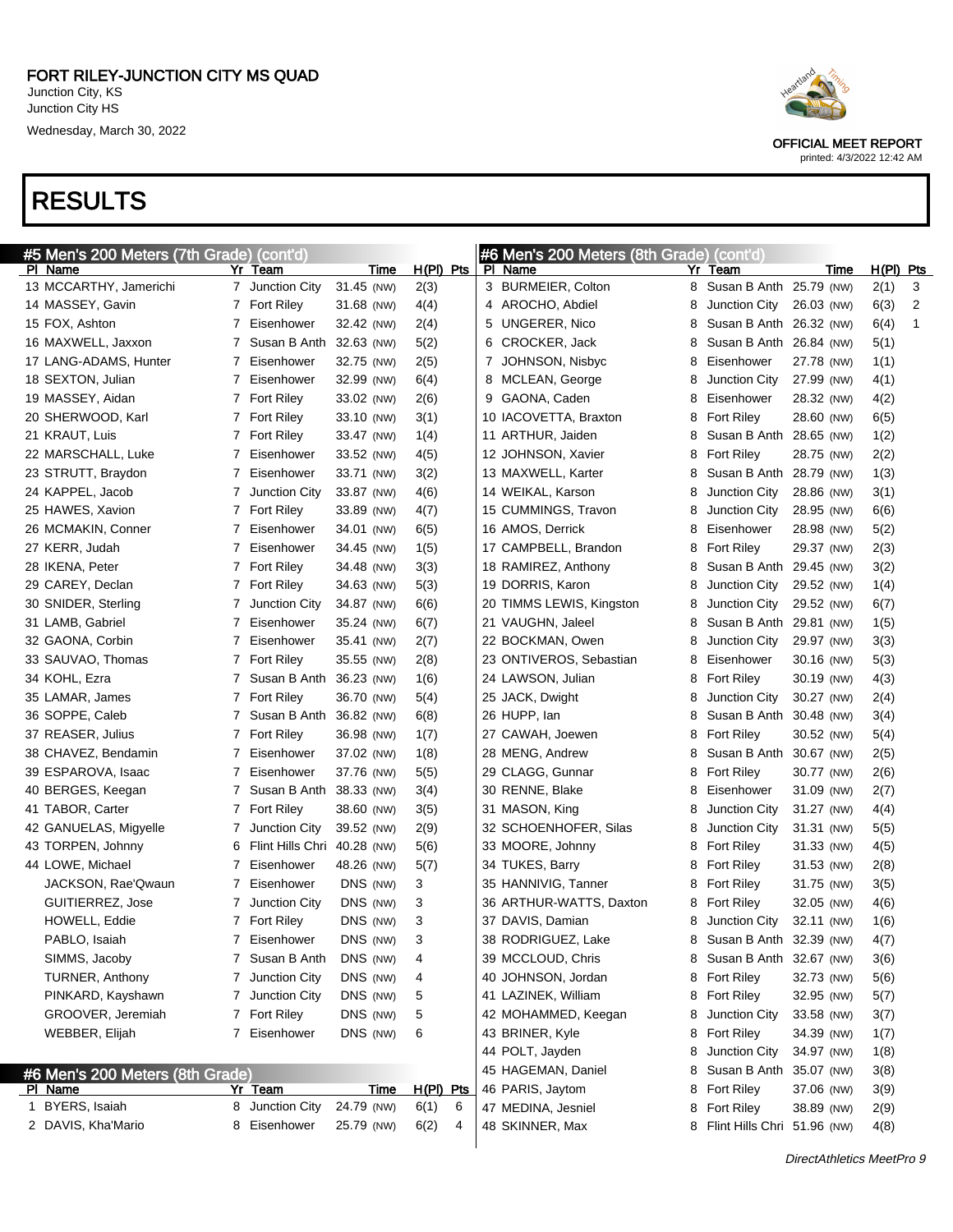# RESULTS

| #6 Men's 200 Meters (8th Grade) (cont'd) |              |                   |          |             | #9 Men's 400 Meters (7th Grade) (cont'd) |   |                                  |                |                   |            |             |              |
|------------------------------------------|--------------|-------------------|----------|-------------|------------------------------------------|---|----------------------------------|----------------|-------------------|------------|-------------|--------------|
| PI Name                                  | Yr           | Team              | Time     | $H(PI)$ Pts |                                          |   | PI Name                          | Yr             | Team              | Time       | $H(PI)$ Pts |              |
| KISSOON, Kyle                            | 8            | Junction City     | DNS (NW) | 5           |                                          |   | 39 GANUELAS, Migyelle            |                | 7 Junction City   | 1:51.58    | 1(8)        |              |
| CRITES, Dakota                           | 8            | <b>Fort Riley</b> | DNS (NW) | 5           |                                          |   | 40 LOWE, Michael                 |                | 7 Eisenhower      | 1:57.28    | 4(7)        |              |
| LASTRE, Waldemar                         | 8            | Junction City     | DNS (NW) | 4           |                                          |   | HOWELL, Eddie                    | $7^{\circ}$    | <b>Fort Riley</b> | <b>DNS</b> | 1           |              |
| BRADLEY, Jackson                         | 8            | Susan B Anth      | DNS (NW) | 6           |                                          |   | JACKSON, Rae'Qwaun               | 7              | Eisenhower        | <b>DNS</b> | 2           |              |
| GISH, Mason                              | 8            | Susan B Anth      | DNS (NW) | 6           |                                          |   | WEBBER, Elijah                   | 7              | Eisenhower        | <b>DNS</b> | 4           |              |
|                                          |              |                   |          |             |                                          |   | GROOVER, Jeremiah                | 7              | <b>Fort Riley</b> | <b>DNS</b> | 4           |              |
| #9 Men's 400 Meters (7th Grade)          |              |                   |          |             |                                          |   | PABLO, Isaiah                    | $\overline{7}$ | Eisenhower        | <b>DNS</b> | 5           |              |
| PI Name                                  |              | Yr Team           | Time     | $H(PI)$ Pts |                                          |   |                                  |                |                   |            |             |              |
| 1 MORTENSON, Joseph                      |              | 7 Susan B Anth    | 1:07.31  | 3(1)        | 6                                        |   | #10 Men's 400 Meters (8th Grade) |                |                   |            |             |              |
| 2 HARPER, Andy                           |              | 7 Fort Riley      | 1:11.78  | 1(1)        | 4                                        |   | PI Name                          |                | Yr Team           | Time       | H(PI) Pts   |              |
| 3 PROVOST, Elijah                        |              | 7 Fort Riley      | 1:13.74  | 3(2)        | 3                                        | 1 | <b>BURMEIER, Colton</b>          | 8              | Susan B Anth      | 1:02.95    | 5(1)        | 6            |
| 4 MANWARREN, Caleb                       | $\mathbf{7}$ | Susan B Anth      | 1:14.03  | 1(2)        | 2                                        |   | 2 BYERS, Isaiah                  | 8              | Junction City     | 1:03.31    | 5(2)        | 4            |
| 5 ALALI, Hatim                           | 7            | Susan B Anth      | 1:14.17  | 4(1)        | $\mathbf 1$                              |   | 3 HEWINS, Cale                   | 8              | Susan B Anth      | 1:04.42    | 4(1)        | 3            |
| 6 FONTES, Aaron                          | 7            | Junction City     | 1:14.17  | 1(3)        |                                          | 4 | UNGERER, Nico                    | 8              | Susan B Anth      | 1:06.06    | 5(3)        | 2            |
| 7 SIMMONS, Omarie                        |              | 7 Fort Riley      | 1:15.90  | 3(3)        |                                          | 5 | <b>BUFFINGTON, Sky</b>           | 8              | Susan B Anth      | 1:06.45    | 1(1)        | $\mathbf{1}$ |
| 8 BOECKMAN, Brody                        | 7            | Junction City     | 1:16.04  | 2(1)        |                                          | 6 | IACOVETTA, Braxton               | 8              | Fort Riley        | 1:06.92    | 2(1)        |              |
| 9 SHERWOOD, Karl                         |              | 7 Fort Riley      | 1:16.72  | 2(2)        |                                          |   | 7 CROCKER, Jack                  | 8              | Susan B Anth      | 1:07.83    | 5(4)        |              |
| 10 DIBBINI, Kadin                        | 7            | Eisenhower        | 1:16.88  | 5(1)        |                                          |   | 8 GAONA, Caden                   | 8              | Eisenhower        | 1:07.89    | 4(2)        |              |
| 11 HAWES, Xavion                         |              | 7 Fort Riley      | 1:17.91  | 5(2)        |                                          | 9 | CASEBEER, Collin                 | 8              | Susan B Anth      | 1:08.18    | 5(5)        |              |
| 12 KRAUT, Luis                           |              | 7 Fort Riley      | 1:17.92  | 4(2)        |                                          |   | 10 ARTHUR, Jaiden                | 8              | Susan B Anth      | 1:08.61    | 2(2)        |              |
| 13 MASSEY, Aidan                         |              | 7 Fort Riley      | 1:18.55  | 2(3)        |                                          |   | 11 RESENDEZ, Luis                | 8              | Junction City     | 1:09.98    | 5(6)        |              |
| 14 FOGLE, Devin                          | 7            |                   |          |             |                                          |   | 12 ORTIZ, Daniel                 | 8              | Susan B Anth      |            |             |              |
|                                          |              | Eisenhower        | 1:18.82  | 3(4)        |                                          |   |                                  |                |                   | 1:10.59    | 1(2)        |              |
| 15 HAMM, Michael                         | 7            | Eisenhower        | 1:19.55  | 3(5)        |                                          |   | 13 WASHINGTON, Timothy           | 8              | Eisenhower        | 1:12.75    | 3(1)        |              |
| 16 NELSON, Finn                          | 7            | Eisenhower        | 1:19.62  | 5(3)        |                                          |   | 14 CAWAH, Joewen                 | 8              | <b>Fort Riley</b> | 1:12.95    | 5(7)        |              |
| 17 FOX, Ashton                           | 7            | Eisenhower        | 1:20.09  | 1(4)        |                                          |   | 15 HUPP, lan                     | 8              | Susan B Anth      | 1:14.10    | 3(2)        |              |
| 18 SAVAGE, James                         | 7            | Susan B Anth      | 1:20.47  | 4(3)        |                                          |   | 16 FRANCO, Hector                | 8              | Junction City     | 1:14.99    | 2(3)        |              |
| 19 MARSCHALL, Luke                       | 7            | Eisenhower        | 1:21.17  | 4(4)        |                                          |   | 17 PILLING, Mason                | 8              | Junction City     | 1:15.79    | 1(3)        |              |
| 20 CAREY, Declan                         |              | 7 Fort Riley      | 1:21.32  | 5(4)        |                                          |   | 18 BROWN, Wyatt                  | 8              | Eisenhower        | 1:15.86    | 4(3)        |              |
| 21 MASSEY, Gavin                         |              | 7 Fort Riley      | 1:22.22  | 5(5)        |                                          |   | 19 JOHNSON, Xavier               | 8              | <b>Fort Riley</b> | 1:16.44    | 3(3)        |              |
| 22 BEENE, Landon                         | 7            | Junction City     | 1:22.97  | 2(4)        |                                          |   | 20 CRITES, Dakota                | 8              | <b>Fort Riley</b> | 1:18.12    | 4(4)        |              |
| 23 KAPPEL, Jacob                         | 7            | Junction City     | 1:23.64  | 5(6)        |                                          |   | 21 SORENSEN, Aiden               | 8              | Eisenhower        | 1:18.19    | 4(5)        |              |
| 24 FLORES, Cody                          | 7            | Junction City     | 1:24.47  | 5(7)        |                                          |   | 22 MOORE, Johnny                 | 8              | Fort Riley        | 1:18.36    | 3(4)        |              |
| 25 PONCE DE LEON, Cloud                  |              | 7 Fort Riley      | 1:24.92  | 3(6)        |                                          |   | 23 CLAGG, Gunnar                 | 8              | Fort Riley        | 1:18.58    | 1(4)        |              |
| 26 REASER, Julius                        |              | 7 Fort Riley      | 1:25.08  | 2(5)        |                                          |   | 24 HARTH, Mathew                 | 8              | Junction City     | 1:19.01    | 2(4)        |              |
| 27 SOPPE, Joshua                         |              | 7 Susan B Anth    | 1:25.85  | 3(7)        |                                          |   | 25 ARTHUR-WATTS, Daxton          |                | 8 Fort Riley      | 1:19.26    | 1(5)        |              |
| 28 LAMAR, James                          |              | 7 Fort Riley      | 1:26.00  | 4(5)        |                                          |   | 26 LAWSON, Julian                |                | 8 Fort Riley      | 1:19.45    | 1(6)        |              |
| 29 SEXTON, Julian                        |              | 7 Eisenhower      | 1:26.03  | 2(6)        |                                          |   | 27 ONTIVEROS, Sebastian          | 8              | Eisenhower        | 1:20.21    | 2(5)        |              |
| 30 SCHARFE, William                      |              | 7 Eisenhower      | 1:26.27  | 3(8)        |                                          |   | 28 HANNIVIG, Tanner              | 8              | <b>Fort Riley</b> | 1:20.56    | 3(5)        |              |
| 31 SOPPE, Caleb                          |              | 7 Susan B Anth    | 1:27.86  | 2(7)        |                                          |   | 29 KEESECKER, Jack               | 8              | Susan B Anth      | 1:21.38    | 3(6)        |              |
| 32 BRADLEY, Braydon                      |              | 7 Junction City   | 1:28.97  | 5(8)        |                                          |   | 30 CAMPBELL, Brandon             | 8              | <b>Fort Riley</b> | 1:21.85    | 1(7)        |              |
| 33 KERR, Judah                           |              | 7 Eisenhower      | 1:30.91  | 1(5)        |                                          |   | 31 LAZINEK, William              | 8              | <b>Fort Riley</b> | 1:22.55    | 4(6)        |              |
| 34 TABOR, Carter                         |              | 7 Fort Riley      | 1:33.82  | 2(8)        |                                          |   | 32 HUSER, Patrick                | 8              | Susan B Anth      | 1:22.79    | 2(6)        |              |
| 35 GAONA, Corbin                         |              | 7 Eisenhower      | 1:36.21  | 1(6)        |                                          |   | 33 BRINER, Kyle                  | 8              | <b>Fort Riley</b> | 1:23.13    | 3(7)        |              |
| 36 LARSON, Coltan                        |              | 7 Eisenhower      | 1:37.95  | 1(7)        |                                          |   | 34 BRINLEE, Joseph               | 8              | Eisenhower        | 1:23.39    | 3(8)        |              |
| 37 MILLER, Maddox                        |              | 7 Fort Riley      | 1:43.91  | 4(6)        |                                          |   | 35 RODRIGUEZ, Lake               | 8              | Susan B Anth      | 1:24.36    | 2(7)        |              |
| 38 DUNN, Jack                            |              | 7 Susan B Anth    | 1:48.46  | 3(9)        |                                          |   | 36 JOHNSON, Jordan               |                | 8 Fort Riley      | 1:26.12    | 2(8)        |              |
|                                          |              |                   |          |             |                                          |   |                                  |                |                   |            |             |              |



OFFICIAL MEET REPORT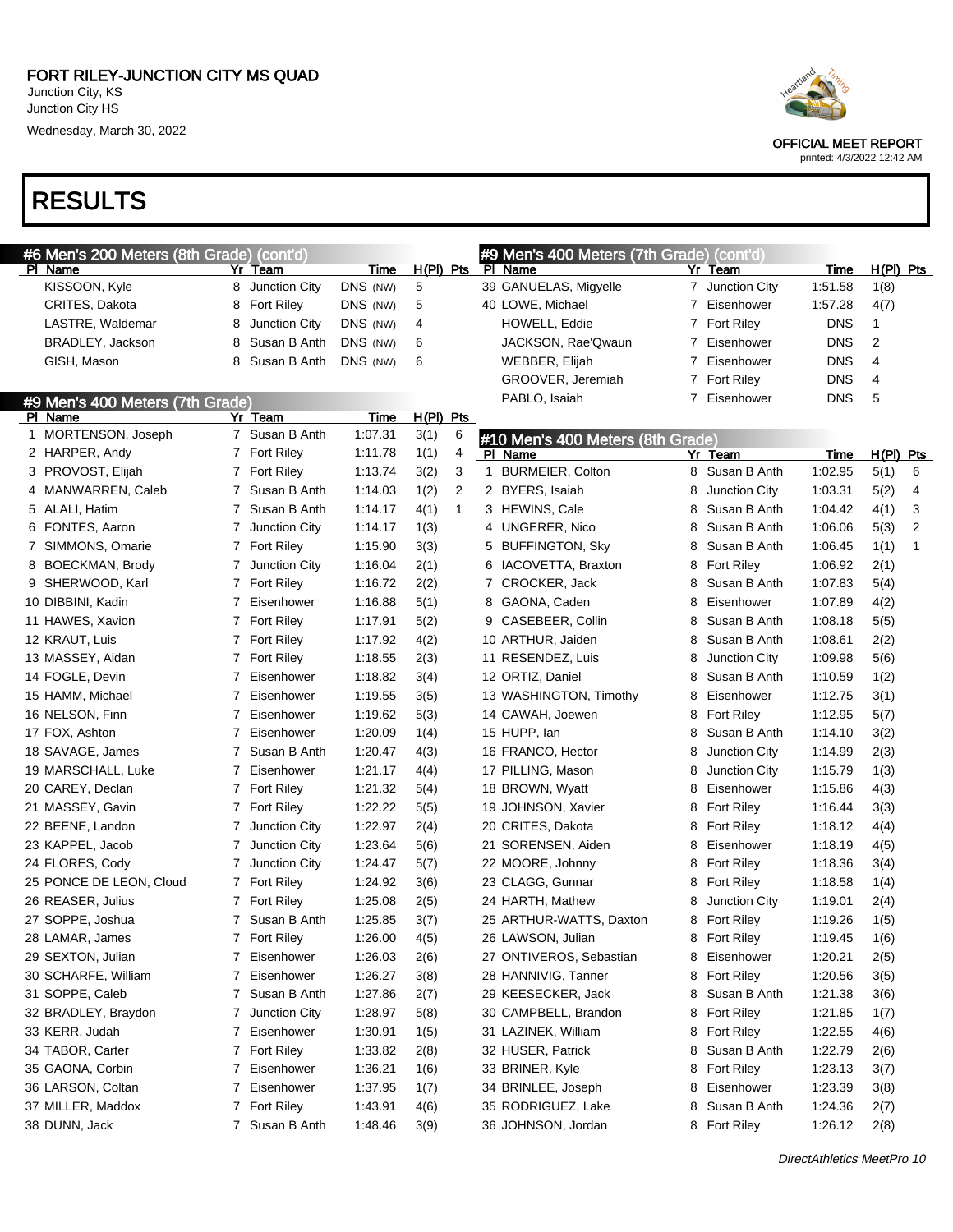## RESULTS

| #10 Men's 400 Meters (8th Grade) (cont'd) |                |                      |             |                         |              |   | #13 Men's 800 Meters (8th Grade) (cont'd) |   |                    |             |                |
|-------------------------------------------|----------------|----------------------|-------------|-------------------------|--------------|---|-------------------------------------------|---|--------------------|-------------|----------------|
| PI Name                                   |                | Yr Team              | <b>Time</b> | $H(PI)$ Pts             |              |   | PI Name                                   |   | Yr Team            | <b>Time</b> | $H(PI)$ Pts    |
| 37 LERMA, Leland                          | 8              | <b>Fort Riley</b>    | 1:27.15     | 4(7)                    |              |   | 6 WESCH, Wilson                           |   | 8 Eisenhower       | 2:52.93     | 2(4)           |
| 38 STREETMAN, Emron                       | 8              | Susan B Anth         | 1:29.27     | 1(8)                    |              |   | 7 HENNINGSON, Brock                       | 8 | Eisenhower         | 2:54.35     | 2(5)           |
| 39 MENON, Surya                           | 8              | Eisenhower           | 1:34.11     | 3(9)                    |              |   | 8 GOMEZ, Conrado                          | 8 | Junction City      | 2:55.02     | 1(3)           |
| 40 MEDINA, Jesniel                        | 8              | Fort Riley           | 1:38.69     | 1(9)                    |              |   | 9 RESENDEZ, Luis                          | 8 | Junction City      | 2:56.86     | 2(6)           |
| RIVERBORNE, William                       | 8              | Eisenhower           | <b>DNS</b>  | 2                       |              |   | 10 DAVIS, Damian                          | 8 | Junction City      | 2:57.34     | 2(7)           |
| GISH, Mason                               | 8              | Susan B Anth         | <b>DNS</b>  | 4                       |              |   | 11 PILLING, Mason                         | 8 | Junction City      | 2:57.80     | 1(4)           |
| HOLLIE, Jackson                           | 8              | Junction City        | <b>DNS</b>  | 4                       |              |   | 12 DORRIS, Karon                          | 8 | Junction City      | 3:00.73     | 2(8)           |
| MARTINIE, Palmer                          | 8              | Eisenhower           | <b>DNS</b>  | 5                       |              |   | 13 ORTEGA, Eli                            | 8 | <b>Fort Riley</b>  | 3:04.85     | 1(5)           |
| ROBINSON III, James                       | 8              | Eisenhower           | <b>DNS</b>  | 5                       |              |   | 14 RICHARDS, Will                         | 8 | Eisenhower         | 3:05.02     | 2(9)           |
|                                           |                |                      |             |                         |              |   | 15 GOGGINS, Jace                          | 8 | Junction City      | 3:05.11     | 1(6)           |
| #14 Men's 800 Meters (7th Grade)          |                |                      |             |                         |              |   | 16 KEESECKER, Jack                        | 8 | Susan B Anth       | 3:09.71     | 1(7)           |
| PI Name                                   |                | Yr Team              | <b>Time</b> | $H(PI)$ Pts             |              |   | 17 JANETTE-BEAR, Rowan                    | 8 | Eisenhower         | 3:10.56     | 1(8)           |
| 1 WITT, Henry                             |                | 7 Susan B Anth       | 2:46.81     | 1(1)                    | 6            |   | 18 CRITES, Dakota                         | 8 | <b>Fort Riley</b>  | 3:13.39     | 2(10)          |
| 2 GREENE, Jaylen                          |                | 7 Fort Riley         | 2:53.49     | 2(1)                    | 4            |   | 19 BATEAST, Julian                        | 8 | Junction City      | 3:19.83     | 2(11)          |
| 3 GRIESHABER, Blade                       | $\overline{7}$ | Eisenhower           | 3:05.60     | 2(2)                    | 3            |   | 20 SORENSEN, Aiden                        | 8 | Eisenhower         | 3:20.69     | 1(9)           |
| 4 ATKINS, Jacob                           |                | 7 Fort Riley         | 3:06.26     | 2(3)                    | 2            |   | 21 MCKENZIE, Jaiden                       | 8 | <b>Fort Riley</b>  | 3:25.63     | 1(10)          |
| 5 SIMMONS, Omarie                         |                | 7 Fort Riley         | 3:07.79     | 1(2)                    | $\mathbf{1}$ |   | 22 OVERTURF, Peyton                       | 8 | Eisenhower         | 3:27.73     | 1(11)          |
| 6 STRICK, Lincoln                         | 6              | Flint Hills Chri     | 3:12.32     | 1(3)                    |              |   | 23 GARCIA, Floyd                          | 8 | Junction City      | 3:28.73     | 2(12)          |
| 7 DIBBINI, Kadin                          | 7              | Eisenhower           | 3:13.57     | 2(4)                    |              |   | 24 JOHNSON, Jordan                        | 8 | <b>Fort Riley</b>  | 3:29.62     | 2(13)          |
| 8 HUSER, Ben                              | $\overline{7}$ | Susan B Anth         | 3:14.98     | 2(5)                    |              |   | 25 STREETMAN, Emron                       | 8 | Susan B Anth       | 3:34.68     | 1(12)          |
| 9 SEXTON, Julian                          | 7              | Eisenhower           | 3:21.25     | 1(4)                    |              |   | 26 MORRIS, Kimball                        | 8 | Eisenhower         | 3:43.22     | 1(13)          |
| 10 HAMM, Michael                          | $\overline{7}$ | Eisenhower           | 3:26.04     | 2(6)                    |              |   | 27 BRENT, AJ                              | 8 | Flint Hills Chri   | 3:56.36     | 2(14)          |
| 11 NELSON, Finn                           | $\overline{7}$ | Eisenhower           | 3:33.39     | 1(5)                    |              |   | 28 LYONS, Anthony                         | 8 | <b>Fort Riley</b>  | 4:06.62     | 1(14)          |
| 12 PONCE DE LEON, Cloud                   |                | 7 Fort Riley         | 3:36.19     | 1(6)                    |              |   | RIVERBORNE, William                       | 8 | Eisenhower         | <b>DNS</b>  | 1              |
| 13 JOHNSON, Brayden                       | 6              | Flint Hills Chri     | 3:40.81     | 2(7)                    |              |   | MENG, Andrew                              | 8 | Susan B Anth       | <b>DNS</b>  | 1              |
| 14 TERZI, Jude                            | 7              | Eisenhower           | 3:42.44     | 1(7)                    |              |   | BRINLEE, Joseph                           | 8 | Eisenhower         | <b>DNS</b>  | $\overline{2}$ |
| 15 STOCK, Kael                            | $\overline{7}$ | Eisenhower           | 3:47.58     | 1(8)                    |              |   | HEWINS, Cale                              | 8 | Susan B Anth       | <b>DNS</b>  | $\overline{2}$ |
| 16 GATES, Sawyer                          |                | 7 Fort Riley         | 3:52.70     | 2(8)                    |              |   |                                           |   |                    |             |                |
| 17 BRUESEKE, Graham                       | $\overline{7}$ | Eisenhower           | 4:12.03     | 2(9)                    |              |   | #18 Men's 1600 Meters (7th Grade)         |   |                    |             |                |
| 18 MILLER, Maddox                         |                | 7 Fort Riley         | 4:32.84     | 1(9)                    |              |   | PI Name                                   |   | Yr Team            | <b>Time</b> | <b>Pts</b>     |
| LARSON, Coltan                            | 7              | Eisenhower           | <b>DNS</b>  | 1                       |              |   | 1 WITT, Henry                             |   | 7 Susan B Anth     | 6:06.47     | 6              |
| ALALI, Hatim                              | $\overline{7}$ | Susan B Anth         | DNS         | 1                       |              |   | 2 TESTA, Anthony                          | 7 | Junction City      | 6:10.60     | 4              |
| SWANSON, Trent                            | 7              | Eisenhower           | <b>DNS</b>  | 1                       |              |   | 3 GREENE, Jaylen                          | 7 | <b>Fort Riley</b>  | 6:21.28     | 3              |
| SCHARFE, William                          | 7              | Eisenhower           | <b>DNS</b>  | 1                       |              |   | 4 CASEBEER, Lucas                         | 7 | Susan B Anth       | 6:38.49     | 2              |
| GUITIERREZ, Jose                          |                | <b>Junction City</b> | <b>DNS</b>  | 2                       |              | 5 | BEENE, Landon                             | 7 | Junction City      | 6:44.67     | 1              |
| FLORES, Cody                              |                | 7 Junction City      | <b>DNS</b>  | 2                       |              | 6 | BRADLEY, Braydon                          |   | 7 Junction City    | 6:45.96     |                |
| BEENE, Landon                             |                | 7 Junction City      | <b>DNS</b>  | $\overline{\mathbf{c}}$ |              |   | 7 HUSER, Ben                              |   | 7 Susan B Anth     | 6:47.84     |                |
| BRADLEY, Braydon                          |                | 7 Junction City      | DNS         | $\overline{2}$          |              |   | 8 SEXTON, Julian                          |   | 7 Eisenhower       | 6:50.68     |                |
|                                           |                |                      |             |                         |              |   | 9 STRUTT, Braydon                         |   | 7 Eisenhower       | 6:52.24     |                |
| #13 Men's 800 Meters (8th Grade)          |                |                      |             |                         |              |   | 10 LISTER, Harvey                         |   | 7 Flint Hills Chri | 6:52.89     |                |
| PI Name                                   |                | Yr Team              | Time        | $H(PI)$ Pts             |              |   | 11 FRIES, Daniel                          |   | 7 Eisenhower       | 7:16.55     |                |
| 1 HUTCHINSON, Caeleb                      | 8              | Susan B Anth         | 2:43.60     | 2(1)                    | 6            |   | 12 DIBBINI, Kadin                         |   | 7 Eisenhower       | 7:46.20     |                |
| 2 CRIST-FUNK, Brecken                     | 8              | Susan B Anth         | 2:44.11     | 2(2)                    | 4            |   | 13 GATES, Sawyer                          |   | 7 Fort Riley       | 7:59.44     |                |
| 3 GAONA, Caden                            | 8              | Eisenhower           | 2:47.26     | 1(1)                    | 3            |   | 14 MCCAFFREY, Zach                        |   | 7 Flint Hills Chri | 8:06.06     |                |
| 4 GISH, Mason                             | 8              | Susan B Anth         | 2:49.51     | 1(2)                    | 2            |   | 15 MORTON, Brayden                        |   | 7 Fort Riley       | 8:29.61     |                |
| 5 ORTIZ, Daniel                           | 8              | Susan B Anth         | 2:52.90     | 2(3)                    | $\mathbf{1}$ |   | 16 MANCILLA, Nathan                       |   | 7 Eisenhower       | 8:33.20     |                |
|                                           |                |                      |             |                         |              |   |                                           |   |                    |             |                |
|                                           |                |                      |             |                         |              |   |                                           |   |                    |             |                |

 $\blacksquare$ 



OFFICIAL MEET REPORT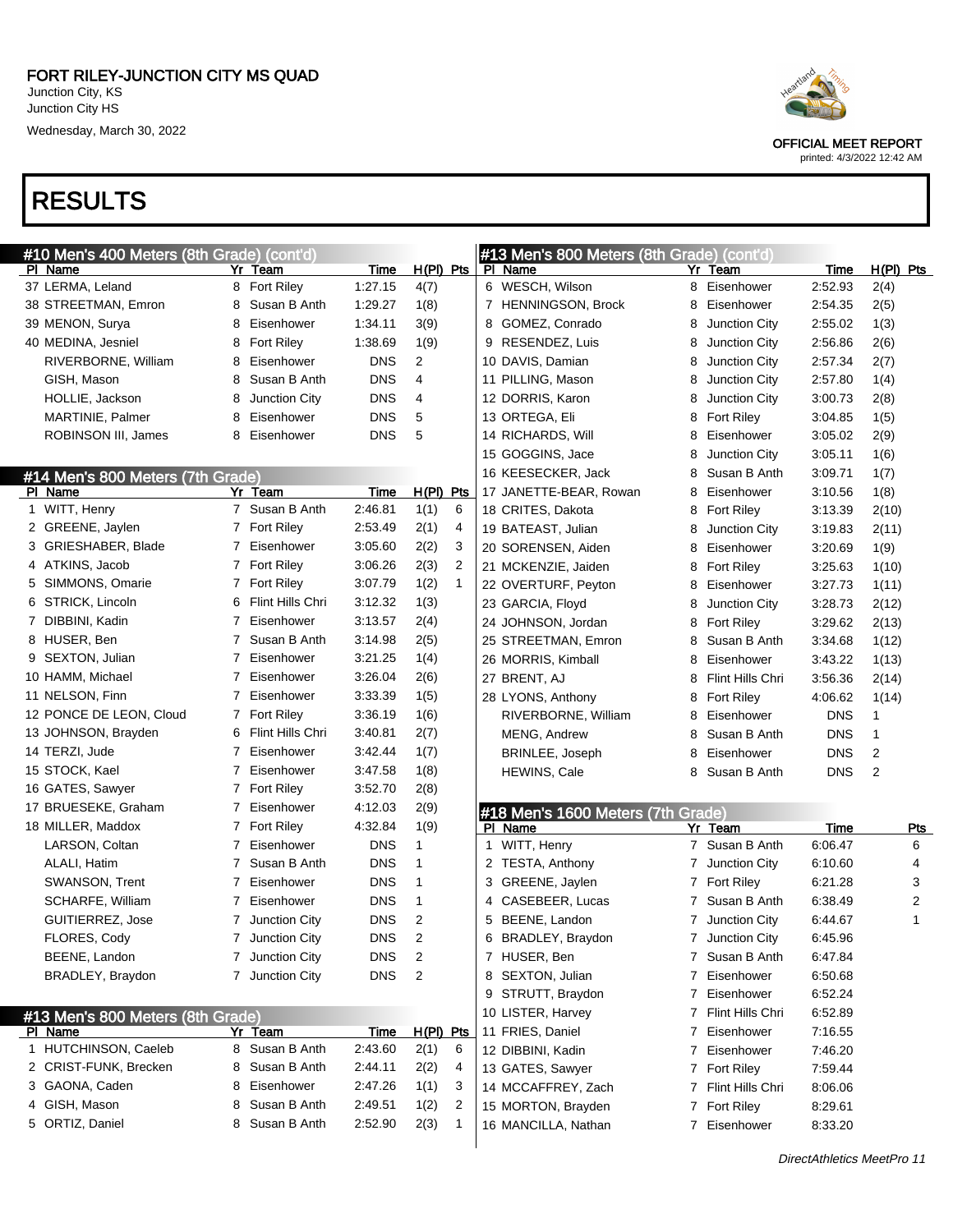# RESULTS

| #18 Men's 1600 Meters (7th Grade) (cont'd) |    |                      |            |                |     | #22 Men's 3200 Meters (8th Grade) (cont'd) |                |                             |            |             |                |
|--------------------------------------------|----|----------------------|------------|----------------|-----|--------------------------------------------|----------------|-----------------------------|------------|-------------|----------------|
| PI Name                                    |    | Yr Team              | Time       | Pts            |     | PI Name                                    |                | Yr Team                     | Time       |             | Pts            |
| 17 KERR, Judah                             |    | 7 Eisenhower         | 8:37.23    |                |     | 7 ORTEGA, Eli                              |                | 8 Fort Riley                | 13:59.14   |             |                |
| 18 BRUESEKE, Graham                        | 7  | Eisenhower           | 8:37.30    |                |     | 8 INFANTE, Ariano                          | 8              | Junction City               | 14:29.70   |             |                |
| <b>HOWELL, Eddie</b>                       |    | 7 Fort Riley         | <b>DNS</b> |                | 9   | JANETTE-BEAR, Rowan                        | 8              | Eisenhower                  | 14:53.61   |             |                |
|                                            |    |                      |            |                |     | 10 ADAMS, Landyn                           | 8              | Eisenhower                  | 15:08.37   |             |                |
| #17 Men's 1600 Meters (8th Grade)          |    |                      |            |                |     | 11 GARCIA, Floyd                           | 8              | <b>Junction City</b>        | 15:39.82   |             |                |
| PI Name                                    |    | Yr Team              | Time       | Pts            |     | 12 MORRIS, Kimball                         | 8              | Eisenhower                  | 16:57.25   |             |                |
| 1 HUTCHINSON, Caeleb                       |    | 8 Susan B Anth       | 5:53.45    | 6              |     | 13 STREETMAN, Emron                        | 8              | Susan B Anth                | 17:00.08   |             |                |
| 2 HEWINS, Cale                             | 8  | Susan B Anth         | 5:59.59    | 4              |     | HERZOG, Kaiden                             | 8              | Susan B Anth                | <b>DNF</b> |             |                |
| 3 HENNINGSON, Brock                        | 8  | Eisenhower           | 6:09.17    | 3              |     |                                            |                |                             |            |             |                |
| 4 MARTINEZ, William                        | 8  | <b>Junction City</b> | 6:15.26    | $\overline{2}$ |     | #25 Men's 100m Hurdles (7th Grade)         |                |                             |            |             |                |
| 5 HUSER, Patrick                           | 8  | Susan B Anth         | 6:21.89    | 1              | PI. | Name                                       |                | Yr Team                     | Time       | $H(PI)$ Pts |                |
| 6 RESENDEZ, Luis                           | 8  | <b>Junction City</b> | 6:22.69    |                |     | 1 TYSON, Chance                            |                | 7 Junction City             | 17.70 (NW) | 1(1)        | 6              |
| 7 GOMEZ, Conrado                           | 8  | <b>Junction City</b> | 6:26.26    |                |     | 2 HOWARD, Erik                             | 7              | Eisenhower                  | 18.62 (NW) | 4(1)        | 4              |
| 8 OENTRICH, Grady                          | 8  | <b>Junction City</b> | 6:31.16    |                |     | 3 EVANS-PRYOR, Max                         | 7              | Eisenhower                  | 18.75 (NW) | 5(1)        | 3              |
| 9 WASSOM, lan                              | 8  | Susan B Anth         | 6:34.99    |                |     | 4 FONTES, Aaron                            | 7              | Junction City               | 19.40 (NW) | 5(2)        | $\overline{2}$ |
| 10 SCHOENHOFER, Silas                      | 8  | <b>Junction City</b> | 6:47.89    |                |     | 5 WILLIE, Siaffa                           |                | 7 Fort Riley                | 19.51 (NW) | 1(2)        | $\mathbf{1}$   |
| 11 FRANCO, Hector                          | 8  | Junction City        | 6:52.64    |                |     | 6 HERRING, Ka'Yun                          | 7              | Junction City               | 19.67 (NW) | 4(2)        |                |
| 12 HARTH, Mathew                           | 8  | <b>Junction City</b> | 6:57.98    |                |     | 7 FOX, Owen                                | 7              | Junction City               | 19.93 (NW) | 5(3)        |                |
| 13 CAWAH, Joewen                           | 8  | <b>Fort Riley</b>    | 7:03.43    |                |     | 8 PALOMO, Seth                             | 7              | Eisenhower                  | 19.99 (NW) | 3(1)        |                |
| 14 INFANTE, Ariano                         | 8  | <b>Junction City</b> | 7:05.79    |                |     | 9 EDWARDS, Darrell                         | 7              | Junction City               | 19.99 (NW) | 5(4)        |                |
| 15 GFELLER, Isaac                          | 8  | Flint Hills Chri     | 7:18.04    |                |     | 10 CALLOWAY, Jacobe                        | 7              | Susan B Anth 20.19 (NW)     |            | 5(5)        |                |
| 16 MATTESON, Elias                         | 8  | Eisenhower           | 7.24.74    |                |     | 11 SPENCER, Dlyan                          | 7              | Eisenhower                  | 20.32 (NW) | 1(3)        |                |
| 17 MCKENZIE, Jaiden                        | 8  | <b>Fort Riley</b>    | 7:27.81    |                |     | 12 JACKSON, Rae'Qwaun                      | 7              | Eisenhower                  | 20.51 (NW) | 4(3)        |                |
| 18 OVERTURF, Peyton                        | 8  | Eisenhower           | 7:53.80    |                |     | 13 LISTER, Harvey                          | 7              | Flint Hills Chri 21.00 (NW) |            | 3(2)        |                |
| 19 LERMA, Leland                           | 8  | <b>Fort Riley</b>    | 7.54.35    |                |     | 14 MAXWELL, Jaxxon                         | 7              | Susan B Anth 21.29 (NW)     |            | 3(3)        |                |
| 20 LYONS, Anthony                          | 8  | <b>Fort Riley</b>    | 8.41.66    |                |     | 15 SOPPE, Joshua                           | 7              | Susan B Anth 21.67 (NW)     |            | 2(1)        |                |
| CALLAHAN, Tucker                           | 8  | Eisenhower           | <b>DNS</b> |                |     | 16 WEBBER, Elijah                          | 7              | Eisenhower                  | 21.75 (NW) | 1(4)        |                |
|                                            |    |                      |            |                |     | 17 KOHL, Ezra                              | 7              | Susan B Anth 22.08 (NW)     |            | 4(4)        |                |
| #21 Men's 3200 Meters (7th Grade)          |    |                      |            |                |     | 18 TABOR, Carter                           | 7              | <b>Fort Riley</b>           | 22.31 (NW) | 1(5)        |                |
| PI Name                                    |    | Yr Team              | Time       | Pts            |     | 19 HAWES, Xavion                           | $7\phantom{.}$ | <b>Fort Riley</b>           | 22.34 (NW) | 4(5)        |                |
| 1 TESTA, Anthony                           |    | 7 Junction City      | 13:03.88   | 6              |     | 20 SHERWOOD, Karl                          |                | 7 Fort Riley                | 22.43 (NW) | 2(2)        |                |
| 2 ATKINS, Jacob                            |    | 7 Fort Riley         | 14:01.27   | 4              |     | 21 PONCE DE LEON, Cloud                    | 7              | <b>Fort Riley</b>           | 22.57 (NW) | 2(3)        |                |
| 3 ROESER, Jacob                            | 7. | Junction City        | 14:37.17   | 3              |     | 22 SCHMIDT, Tyce                           | 7              | Susan B Anth 22.81 (NW)     |            | 2(4)        |                |
| 4 KAMINSKI, Devin                          |    | 7 Fort Riley         | 14:53.46   | $\overline{2}$ |     | 23 KAPPEL, Jacob                           | 7              | Junction City               | 22.84 (NW) | 4(6)        |                |
| 5 MCDONALD, Jameson                        |    | 7 Eisenhower         | 15:16.51   | 1              |     | 24 NUNEZ-ORTIZ, Bryan                      |                | 7 Junction City             | 23.09 (NW) | 3(4)        |                |
| 6 STOCK, Kael                              |    | 7 Eisenhower         | 17:07.63   |                |     | 25 KRAUT, Luis                             |                | 7 Fort Riley                | 23.23 (NW) | 4(7)        |                |
| SCHICK, Davidson                           |    | 7 Fort Riley         | DNF        |                |     | 26 BLACK, Isaac                            |                | 7 Eisenhower                | 23.28 (NW) | 3(5)        |                |
| SWANSON, Trent                             |    | 7 Eisenhower         | <b>DNS</b> |                |     | 27 SAUVAO, Thomas                          |                | 7 Fort Riley                | 23.43 (NW) | 2(5)        |                |
|                                            |    |                      |            |                |     | 28 GUITIERREZ, Jose                        | 7              | Junction City               | 23.92 (NW) | 4(8)        |                |
| #22 Men's 3200 Meters (8th Grade)          |    |                      |            |                |     | 29 CAMPBELL, Darragh                       |                | 7 Susan B Anth 24.29 (NW)   |            | 5(6)        |                |
| <b>PI Name</b>                             |    | Yr Team              | Time       | <u>Pts</u>     |     | 30 RAUSCH, Isaac                           |                | 7 Susan B Anth 24.71 (NW)   |            | 2(6)        |                |
| 1 ORTIZ, Daniel                            | 8  | Susan B Anth         | 12:29.16   | 6              |     | 31 UMSHEID, Luke                           |                | 7 Susan B Anth 24.80 (NW)   |            | 1(6)        |                |
| 2 MARTINEZ, William                        | 8  | Junction City        | 13:12.36   | 4              |     | 32 SCHICK, Davidson                        |                | 7 Fort Riley                | 24.82 (NW) | 2(7)        |                |
| 3 WESCH, Wilson                            | 8  | Eisenhower           | 13:30.14   | 3              |     | 33 MORTON, Brayden                         |                | 7 Fort Riley                | 24.92 (NW) | 3(6)        |                |
| 4 OENTRICH, Grady                          | 8  | Junction City        | 13:31.96   | 2              |     | 34 ELNER, Miles                            |                | 7 Susan B Anth 42.76 (NW)   |            | 5(7)        |                |
| 5 KEESECKER, Jack                          | 8  | Susan B Anth         | 13:52.53   | 1              |     | VELASCO, Jaxson                            |                | 7 Susan B Anth              | DNS (NW)   | 1           |                |
| 6 RICHARDS, Will                           | 8  | Eisenhower           | 13:54.10   |                |     |                                            |                |                             |            |             |                |



OFFICIAL MEET REPORT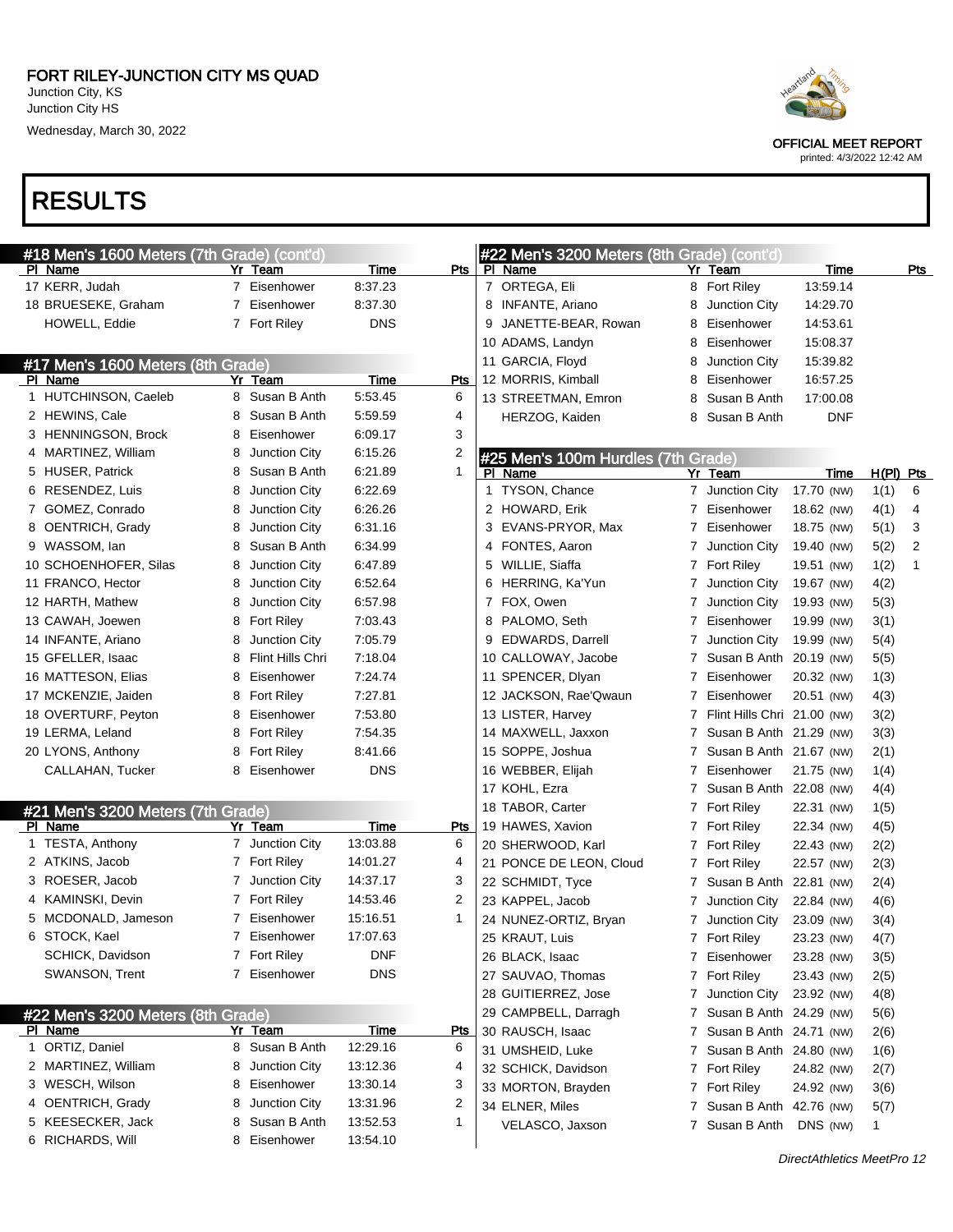#### RESULTS

| #25 Men's 100m Hurdles (7th Grade) (cont'd) |                                  |            |             |   | #29 Men's High Jump (7th Grade) |   |                                |              |
|---------------------------------------------|----------------------------------|------------|-------------|---|---------------------------------|---|--------------------------------|--------------|
| PI Name                                     | Yr Team                          | Time       | $H(PI)$ Pts |   | PI Name                         |   | Yr Team<br>Mark                | <b>Pts</b>   |
| RUBIN, Damian                               | 7 Junction City                  | DNS (NW)   | 2           |   | 1 PROVOST, Elijah               |   | 4'8"<br>7 Fort Riley           | 6            |
| MCCARTHY, Jamerichi                         | Junction City<br>7               | DNS (NW)   | 3           |   | 2 MANWARREN, Caleb              | 7 | Susan B Anth 4' 6"             | 4            |
| PABLO, Isaiah                               | Eisenhower<br>7                  | DNS (NW)   | 3           |   | 3 KEENAN, Jade                  | 7 | Eisenhower<br>4' 6"            | 3            |
| MCMULLEN, Kayden                            | 7<br>Junction City               | DNS (NW)   | 5           | 4 | GRIESHABER, Blade               | 7 | 4' 4"<br>Eisenhower            | 2            |
|                                             |                                  |            |             | 5 | SPENCER, Dlyan                  | 7 | 4' 4"<br>Eisenhower            | $\mathbf{1}$ |
| #26 Men's 100m Hurdles (8th Grade)          |                                  |            |             |   | 6 LAMB, Gabriel                 | 7 | Eisenhower 4'2"                |              |
| PI Name                                     | Yr Team                          | Time       | H(PI) Pts   |   | 7 MORTENSON, Joseph             | 7 | Susan B Anth 4' 2"             |              |
| 1 RAEF, Shehab                              | 8 Susan B Anth 17.43 (NW)        |            | 5(1)<br>6   |   | 8 SAVAGE, James                 | 7 | Susan B Anth 4' 0"             |              |
| 2 DIXON, Jayren                             | Eisenhower<br>8                  | 17.61 (NW) | 5(2)<br>4   |   | ATKINS, Jacob                   | 7 | <b>Fort Riley</b><br>NΗ        |              |
| 3 WEIKAL, Karson                            | Junction City<br>8               | 18.12 (NW) | 1(1)<br>3   |   | BERGES, Keegan                  | 7 | Susan B Anth NH                |              |
| 4 BYERS, Isaiah                             | Junction City<br>8               | 18.23 (NW) | 2<br>5(3)   |   | CAMPBELL, Darragh               | 7 | Susan B Anth NH                |              |
| 5 IACOVETTA, Braxton                        | <b>Fort Riley</b><br>8           | 18.59 (NW) | 5(4)<br>1   |   | FRIES, Daniel                   | 7 | Eisenhower NH                  |              |
| 6 BUFFINGTON, Sky                           | Susan B Anth 18.93 (NW)<br>8     |            | 4(1)        |   | GENSCHORCK, Michael             | 7 | Susan B Anth NH                |              |
| 7 HUPP, lan                                 | Susan B Anth 18.97 (NW)<br>8     |            | 4(2)        |   | HOWARD, Erik                    | 7 | Eisenhower<br>NH               |              |
| 8 WASSOM, lan                               | Susan B Anth 19.16 (NW)<br>8     |            | 5(5)        |   | GUILLORY, Mathew                | 7 | Junction City NH               |              |
| 9 NEAL, Jayson                              | Junction City<br>8               | 19.20 (NW) | 2(1)        |   | HAMM, Michael                   | 7 | Eisenhower NH                  |              |
| 10 RESENDEZ, Luis                           | Junction City<br>8               | 19.26 (NW) | 2(2)        |   | RAEF, Riyad                     | 7 | Susan B Anth NH                |              |
| 11 TESFAYE, Milki                           | Susan B Anth 19.30 (NW)<br>8     |            | 1(2)        |   | <b>HUTCHINSON, Bryce</b>        | 7 | Susan B Anth NH                |              |
| 12 DURTSCHI, Brady                          | Eisenhower<br>8                  | 19.43 (NW) | 5(6)        |   | KOHL, Ezra                      | 7 | Susan B Anth NH                |              |
| 13 DENICO, Darien                           | Junction City<br>8               | 19.59 (NW) | 3(1)        |   | LOWE, Michael                   | 7 | Eisenhower NH                  |              |
| 14 VAUGHN, Jaleel                           | Susan B Anth 19.61 (NW)<br>8     |            | 1(3)        |   | LULL, Kasden                    | 7 | Susan B Anth NH                |              |
| 15 LAWSON, Julian                           | <b>Fort Riley</b><br>8           | 19.63 (NW) | 1(4)        |   | MAXWELL, Jaxxon                 | 7 | Susan B Anth NH                |              |
| 16 SORENSEN, Aiden                          | Eisenhower<br>8                  | 19.70 (NW) | 4(3)        |   | SOPPE, Caleb                    | 7 | Susan B Anth NH                |              |
| 17 JACK, Dwight                             | Junction City<br>8               | 19.99 (NW) | 3(2)        |   | MORTON, Brayden                 | 7 | <b>Fort Riley</b><br>NΗ        |              |
| 18 RHODES, Aleric                           | Junction City<br>8               | 20.21 (NW) | 2(3)        |   | STRUTT, Braydon                 | 7 | Eisenhower<br><b>NH</b>        |              |
| 19 LAZINEK, William                         | <b>Fort Riley</b><br>8           | 20.30 (NW) | 4(4)        |   | SCHMIDT, Tyce                   | 7 | Susan B Anth NH                |              |
| 20 CLAGG, Gunnar                            | <b>Fort Riley</b><br>8           | 20.32 (NW) | 4(5)        |   | SHERWOOD, Karl                  | 7 | <b>Fort Riley</b><br><b>NH</b> |              |
| 21 PIERCE, Larry                            | Junction City<br>8               | 20.62 (NW) | 4(6)        |   | WILLIE, Siaffa                  | 7 | <b>Fort Riley</b><br>NΗ        |              |
| 22 LISTER, JW                               | Flint Hills Chri 20.75 (NW)<br>8 |            | 2(4)        |   | GROOVER, Jeremiah               | 7 | <b>Fort Riley</b><br>DNS       |              |
| 23 DAVIS, Damian                            | Junction City<br>8               | 20.75 (NW) | 3(3)        |   | TURNER, Anthony                 | 7 | Junction City DNS              |              |
| 24 WILLIAMS, Ladarrius                      | Junction City<br>8               | 20.82 (NW) | 1(5)        |   | MCMULLEN, Kayden                | 7 | Junction City DNS              |              |
| 25 DANIELS, Owen                            | Eisenhower<br>8                  | 20.95 (NW) | 3(4)        |   | VELASCO, Jaxson                 | 7 | Susan B Anth DNS               |              |
| 26 FRANCO, Hector                           | Junction City<br>8               | 21.03 (NW) | 3(5)        |   | TYSON, Chance                   | 7 | Junction City DNS              |              |
| 27 MASON, King                              | Junction City<br>8               | 21.12 (NW) | 4(7)        |   |                                 |   |                                |              |
| 28 MCCLOUD, Chris                           | Susan B Anth 21.15 (NW)<br>8     |            | 2(5)        |   | #30 Men's High Jump (8th Grade) |   |                                |              |
| 29 CALLAHAN, Tucker                         | 8<br>Eisenhower                  | 21.22 (NW) | 4(8)        |   | PI Name                         |   | Yr Team<br>Mark                | <b>Pts</b>   |
| 30 MOORE, Johnny                            | 8 Fort Riley                     | 21.84 (NW) | 2(6)        |   | 1 DAVIS, Kha'Mario              |   | 5'3''<br>8 Eisenhower          | 6            |
| 31 HARTH, Mathew                            | Junction City<br>8               | 23.31 (NW) | 3(6)        |   | 2 CAMPBELL, Brandon             | 8 | <b>Fort Riley</b><br>5'1"      | 4            |
| 32 HAGEMAN, Daniel                          | Susan B Anth 25.52 (NW)<br>8     |            | 3(7)        |   | 3 MCLEAN, George                | 8 | Junction City 4' 11"           | 3            |
| MAXWELL, Karter                             | Susan B Anth<br>8                | DNF (NW)   | 5           |   | 4 TIMMS LEWIS, Kingston         | 8 | Junction City 4' 11"           | 2            |
| MILLER, Isaiah                              | Junction City<br>8               | DNS (NW)   | 2           |   | 5 HERZOG, Kaiden                | 8 | Susan B Anth 4' 11"            | 1            |
| LERMA, Leland                               | <b>Fort Riley</b><br>8           | DNS (NW)   | 5           |   | 6 DURTSCHI, Brady               | 8 | Eisenhower 4'9"                |              |
| SCHLIEMANN, Caleb                           | Junction City<br>8               | DNS (NW)   | -1          |   | 7 PILLING, Mason                | 8 | Junction City 4' 9"            |              |
|                                             |                                  |            |             |   | 8 AMOS, Derrick                 | 8 | Eisenhower 4'7"                |              |
|                                             |                                  |            |             |   | 9 HENRY, Chris                  |   | 8 Junction City 4' 5"          |              |

9 WILLIAMS, Ladarrius 8 Junction City 4' 5"



OFFICIAL MEET REPORT